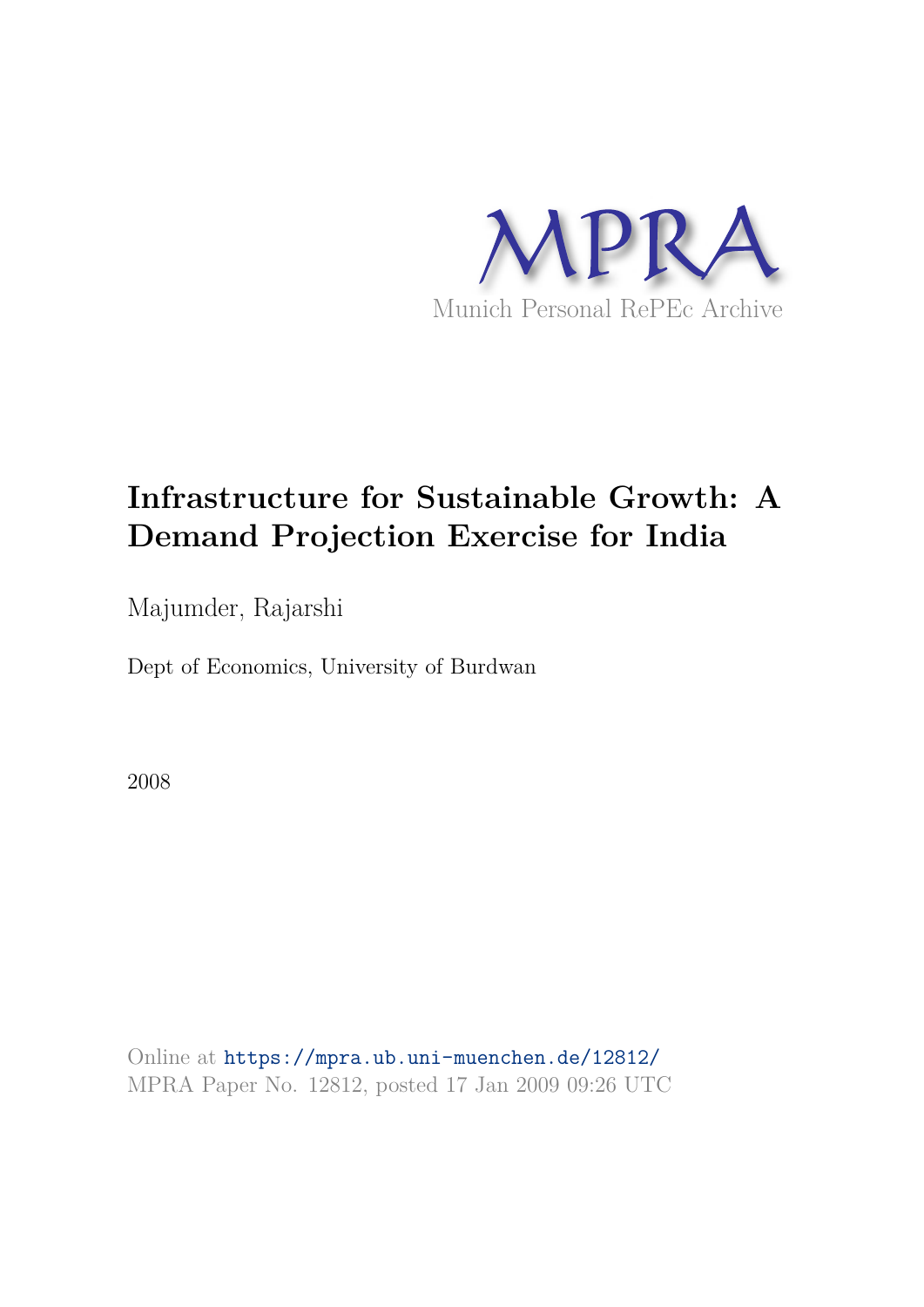**Pre Submission Version Final Version in** Journal of Quantitative Economics, Vol. 5, No. 2

# **INFRASTRUCTURE FOR SUSTAINABLE GROWTH: A DEMAND PROJECTION EXERCISE FOR INDIA**

Rajarshi Majumder

Dept of Economics University of Burdwan

**Corresponding Address** Dept of Economics

University of Burdwan Golapbag, Burdwan West Bengal  $-713104$ **INDIA** 

email: meriju@rediffmail.com Tel: 91 33 23648368(R) 91 9434671565 (Cell)

Running Title: Infrastructure Demand Projection for India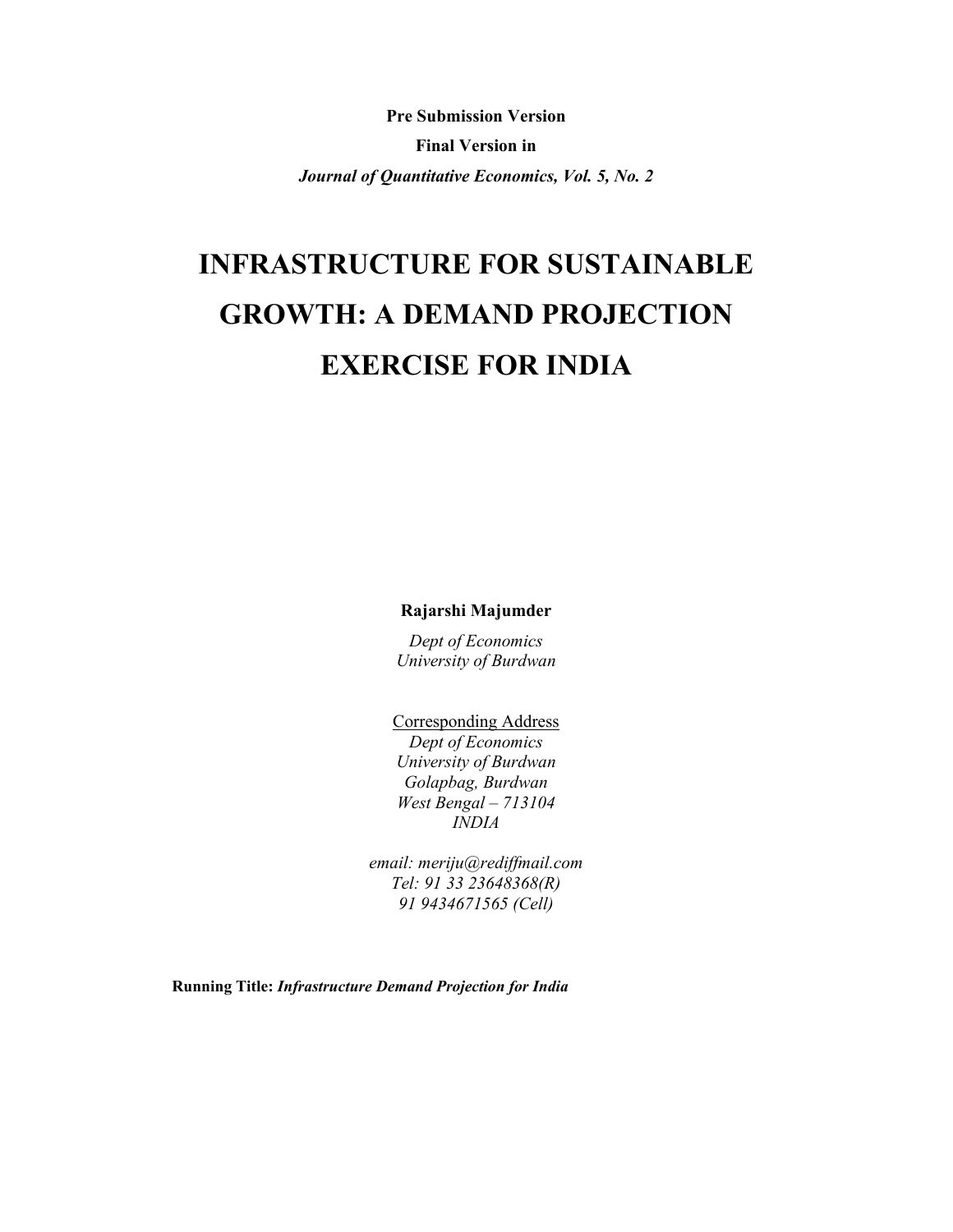## **Infrastructure for Sustainable Growth: A Demand Projection Exercise for India**

### **Abstract**

Critical precondition for attaining growth and sustainable development is availability of a host of infrastructural facilities in adequate quantity and of reliable quality. The association between the latter and growth is well documented and a large number of theoretical propositions conclude that the association is quite strong and runs from the former to the latter. India, on attaining independence, accorded highest importance to the development of infrastructural facilities and lion's share of the plan outlays were on this sector. This resulted in a remarkable growth in such facilities. But the recent spurt in actual and target growth rates has been associated with substantial shortages in the physical availability of infrastructural facilities. To achieve and sustain the growth targets such shortages must be removed. This should start with determining the likely demand for these facilities both at current levels of economic intensity and at levels corresponding to desired growth rates. In this paper we seek to forecast the demand for selected infrastructural facilities for India over the next decade and a half so that we have an idea regarding the magnitude of the task facing the economy. In addition to projecting physical quantum of demand for those facilities, we also attempt at indicating the financial implications of realising those levels. The projected demand is substantially larger than the present availability and the task becomes harder as not only population will rise in future but the per capita demand would also increase. The Capacity Addition required would call in for huge investment amounting to a Capital outlay of 6-6.2 per cent of GDP for the five selected sectors only. One possible way to dent into this awesome job is to use a dual strategy. Along with heavy investment in creation of new physical stock of infrastructural facilities, one must also aim at improving the utilization rate and operational efficiency of existing stock.

| <b>Keywords:</b>           | Infrastructure; Demand Projection; Sustainable Growth; |
|----------------------------|--------------------------------------------------------|
| <b>JEL Classification:</b> | C21; C33; C53; H54; O21.                               |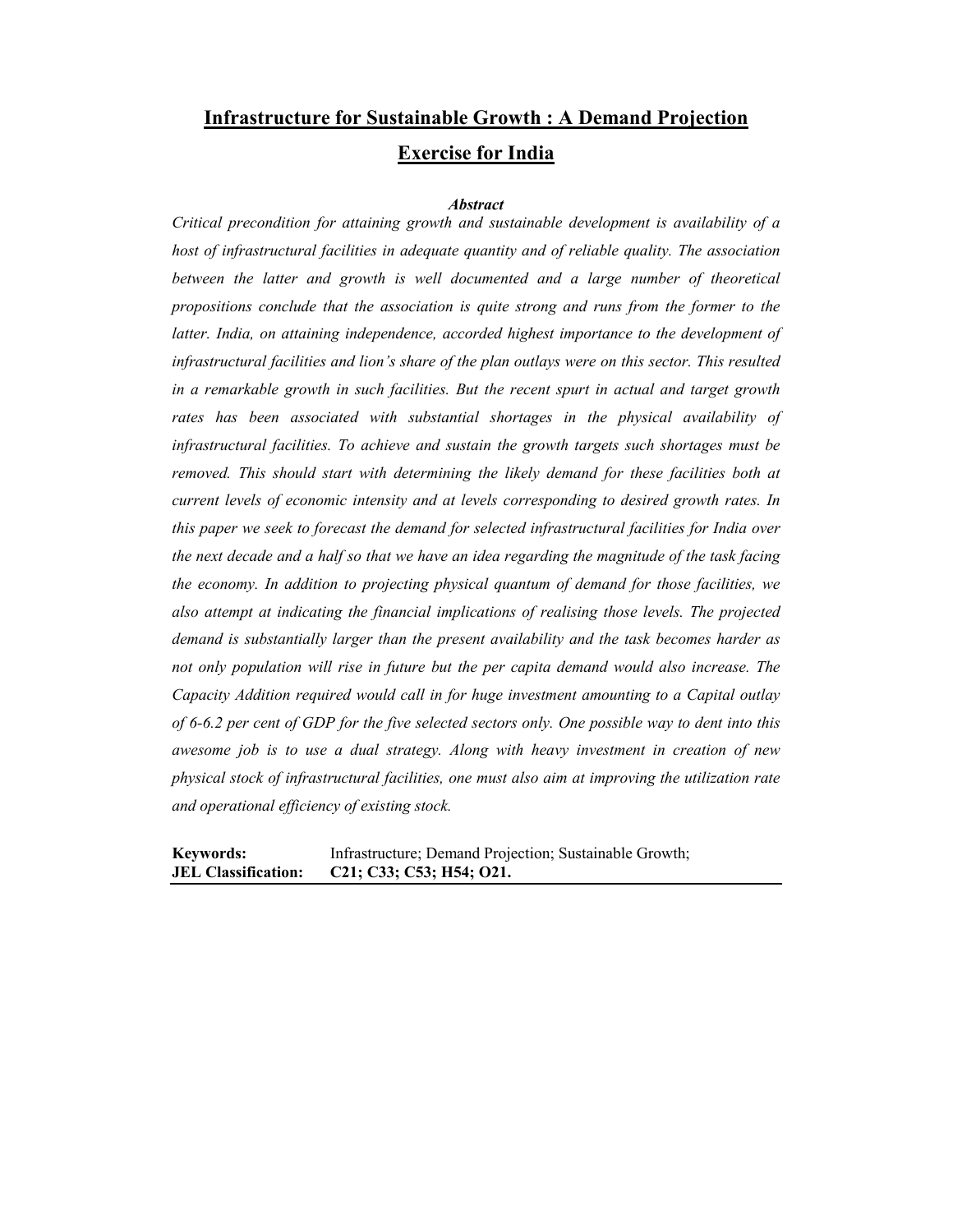#### L. **Introduction**

High growth and sustainable development are the principal objectives of developing countries in the present world. In a globalised framework, this requires efficiency in production and availability of resources – both material and services – so that output can be augmented up to the fullest potential and prices are competitive. A major precondition for attaining those goals is availability of a host of infrastructural facilities in adequate quantity and of reliable quality. The association between the latter and growth is well documented and a large number of theoretical propositions conclude that the association is quite strong and runs from the former to the latter [e.g. Hirschman (1958), Rostow (1960), Nurkse (1953), Rosenstein-Rodan (1943) and Hansen (1965)]. In the recent decade, this issue has attracted attention worldwide, and the association between Infrastructure Availability and Development/Growth has been widely explored. Some studies, mostly on the developing economies, conclude that the impact of infrastructure on economic development is positive and substantial [e.g. Looney (1981), Antle (1983), da Silva Costa (1987), Aschauer (1989), Garcia-Mila (1992), Easterly (1993), Canning (1993), and others]. On the other hand, studies involving developed nations conclude that though there is positive influence of infrastructure on economic growth, the magnitude is not substantial [e.g. Hulten (1984), Evans (1994), Holtz-Eakin (1994), Crihfield (1995), Conrad (1997), and others]. Following theoretical understanding and based on whatever empirical evidences available, India, on attaining independence, accorded highest importance to the development of infrastructural facilities. The successive plans were formulated on such lines that the infrastructural sectors claimed the lion's share of the plan outlays and actual expenditures. If all the ten plans along with the annual plans are considered together, it is observed that of the Total Allocated Spending of Rs. 33954 Billion, the infrastructural sectors claimed Rs. 22452 Billion, *i.e.* more than 66% of the total allocation. It has been because of such paramount importance being attached to the development of the infrastructure in our economic planning that long strides have been made in the physical availability of such facilities in India. There has been a remarkable growth in the absolute level of such facilities, as well as in the level relative to the size of the nation and population, *i.e.* in standardized forms. However, the progress is not that much commendable if we compare it to global standards. In fact India lags behind not only the developed nations, but also from the average of the middle-income countries, to which group it belongs. Against this backdrop, the Structural Adjustment Programme (SAP) introduced in India in a systematic way in early nineties demarcated the role of the State and that of the private entrepreneurs. In the transformed regime, the State is to play the role of a facilitator of activities, while the expansionary effort is to be taken up mainly by the private players. However, this requires that the basic infrastructural services be in place in terms of quality, reliability, and quantity. Only when the transport, communication, education, health, financial and other skeleton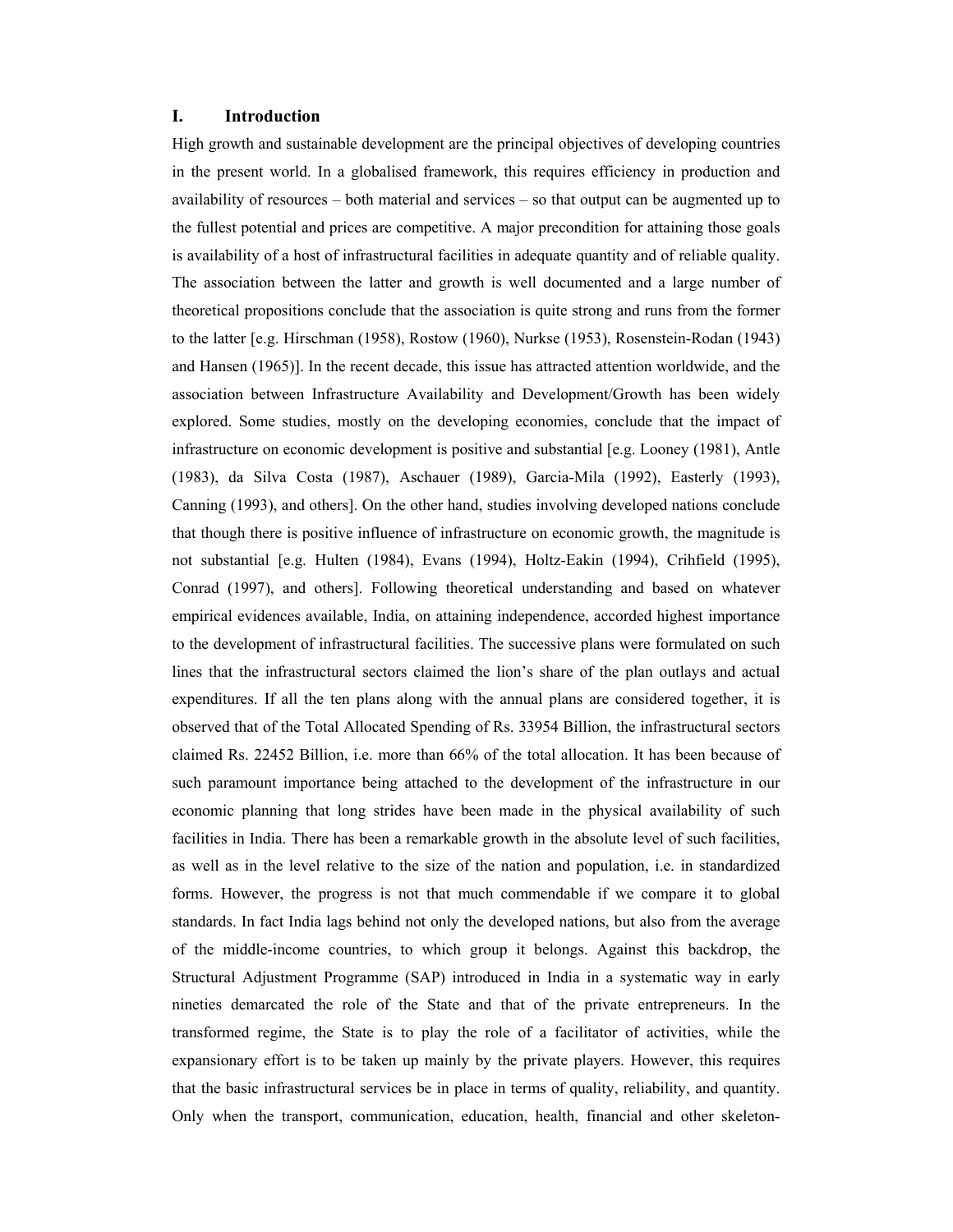support system are working properly and smoothly that investors will be attracted to a region. As a result, availability of infrastructural services becomes a significant determinant of volume of capital inflow and magnitude of economic activities in a particular region.

Many researchers have commented on this crucial interlinkage and tried to estimate the contribution of infrastructure on national or regional development in India [e.g. Shah (1970), Dasgupta (1971), Pal (1975), Shri Prakash (1977), Gulati (1977), Gayithri (1997), Tewari (1984), Amin (1990), Dadibhavi (1991), Arunkumar (1993), Ghosh (1998), Majumder (2005)]. Surprisingly, there are hardly any studies that attempt to look into the future needs of infrastructure in India. However, no studies on infrastructure can be complete unless there is a vision before the nation  $-$  a vision of what it wants to be in near future, what are needed to achieve those dreams, and the possible roadblocks. This analysis is all the more necessary as constraints, shortages, bottlenecks, or imbalances in either quantity, quality, or accessibility of infrastructural facilities will invariably lead to deficiency in the overall development performance. Therefore, any policy-making related to infrastructure should start with determining the necessities – the likely demand for these facilities both at current levels of economic intensity and at levels corresponding to desired growth rates. In this paper we seek to forecast the demand for selected infrastructural facilities for India over the next decade and a half so that we have an idea regarding the magnitude of the task facing the economy. We have selected Roads, Railways, Power, Schools & Colleges, and Hospitals for this scenario analysis. It is to be noted that this relates to stocks of these facilities and *not* flow of the services emanating from them or their utilisation rates. In addition to projecting physical quantum of demand for those facilities, we also attempt at indicating the financial implications of realising those levels.

|                                                         | Table 1            |                   |                         |                  |                  |                                |  |  |  |  |  |  |
|---------------------------------------------------------|--------------------|-------------------|-------------------------|------------------|------------------|--------------------------------|--|--|--|--|--|--|
| <b>Indicators of Infrastructure Stock in India 2005</b> |                    |                   |                         |                  |                  |                                |  |  |  |  |  |  |
| <b>State</b>                                            | Road<br>Length     | Railway<br>Length | Power<br><b>Gen Cap</b> | <b>Schools</b>   | <b>Colleges</b>  | Hospital/<br><b>Dispensary</b> |  |  |  |  |  |  |
|                                                         | KM per<br>Lakh Pop | KM per<br>Th SqKm | MW per<br>Capita        | per '0000<br>Pop | per '0000<br>Pop | per Mill<br>Pop                |  |  |  |  |  |  |
| <b>Andhra Pr</b>                                        | 253                | 18                | 107                     | 14               | 0.14             | 40                             |  |  |  |  |  |  |
| <b>Bihar</b>                                            | 95                 | 30                | 72                      | 8                | 0.07             | 5                              |  |  |  |  |  |  |
| Gujarat                                                 | 208                | 28                | 167                     | 9                | 0.07             | 173                            |  |  |  |  |  |  |
| Haryana                                                 | 155                | 35                | 143                     | 7                | 0.12             | 12                             |  |  |  |  |  |  |
| Himachal Pr                                             | 500                | 5                 | 116                     | 23               | 0.10             | 31                             |  |  |  |  |  |  |
| Karnataka                                               | 303                | 17                | 144                     | 13               | 0.20             | 18                             |  |  |  |  |  |  |
| Kerala                                                  | 488                | 25                | 164                     | 6                | 0.08             | 38                             |  |  |  |  |  |  |
| Madhya Pr                                               | 228                | 14                | 104                     | 10               | 0.08             | $-2$                           |  |  |  |  |  |  |
| Maharashtra                                             | 233                | 18                | 175                     | 9                | 0.13             | 81                             |  |  |  |  |  |  |
| <b>Orissa</b>                                           | 489                | 14                | 112                     | 17               | 0.10             | 34                             |  |  |  |  |  |  |
| Punjab                                                  | 293                | 41                | 176                     | 10               | 0.17             | 59                             |  |  |  |  |  |  |
| Rajasthan                                               | 216                | 17                | 90                      | 8                | 0.07             | 5                              |  |  |  |  |  |  |
| Tamilnadu                                               | 367                | 30                | 129                     | 11               | 0.09             | 13                             |  |  |  |  |  |  |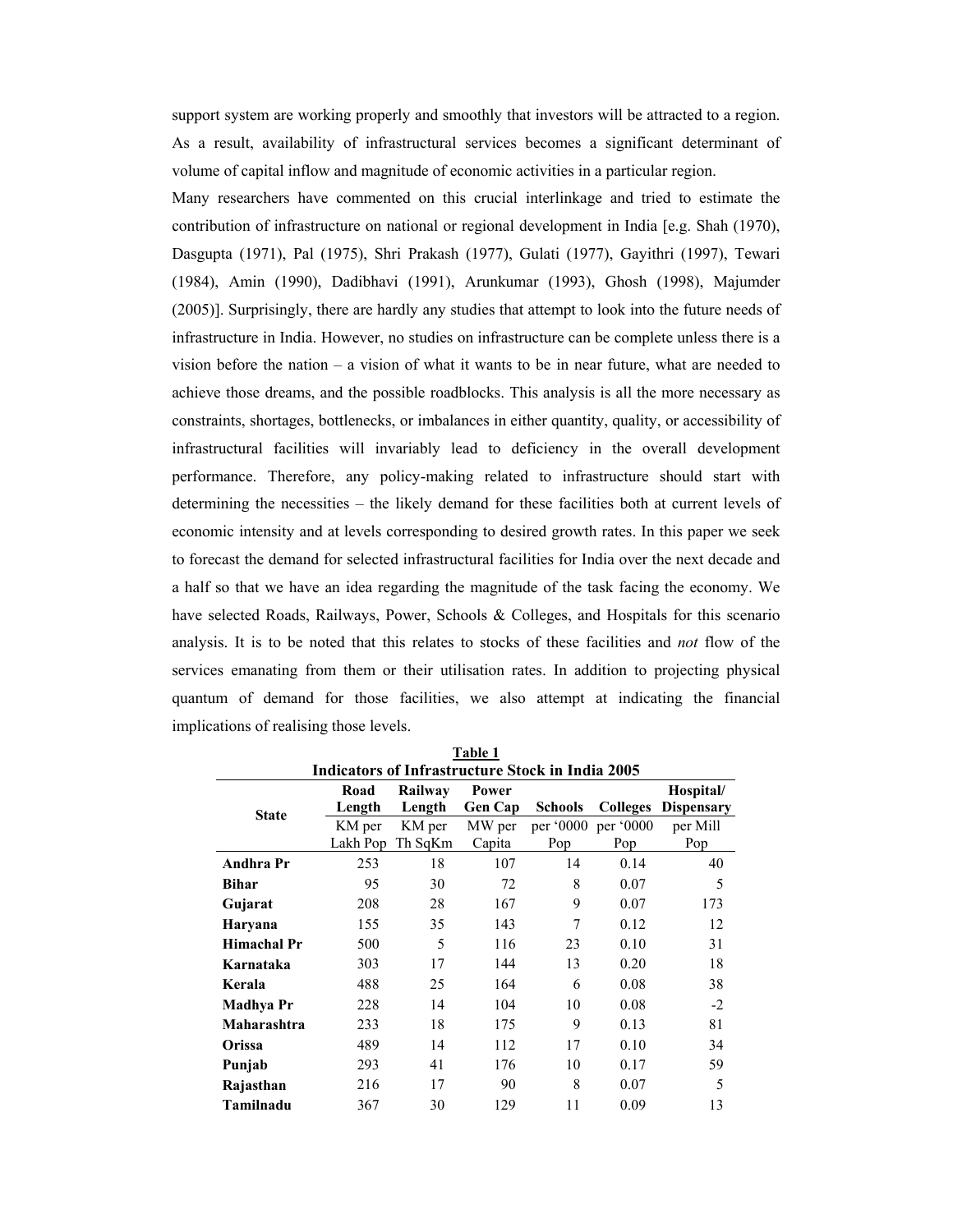| Uttar Pr     | 118                                                                         | 30 | 47  | 0 04 | 14  |
|--------------|-----------------------------------------------------------------------------|----|-----|------|-----|
| W Bengal     | 98                                                                          | 43 | 93  | 0.08 |     |
| <b>Delhi</b> | 78                                                                          |    | 402 | 0.08 | 110 |
| India        | 216                                                                         |    | 97  | 0.08 | 34  |
|              | <i>Source:</i> Statistical Abstract GOI Various Years from www mosni nic in |    |     |      |     |

Source: Statistical Abstract, GOI, Various Years, from www.mospi.nic.in.<br>Note: Power Gen Cap is Installed Power Generating Capacity.

### II. **Current Endowments of Infrastructure Stock**

The endowments of infrastructural stocks in India have already been outlined earlier in Chapter Four. To refresh our memories, we can look at Table 1, which provides stock of the selected infrastructural facilities in India in 2005, normalised with respect to population or area, as the case may be.<sup>1</sup> Substantial variation in stock across different regions is evident.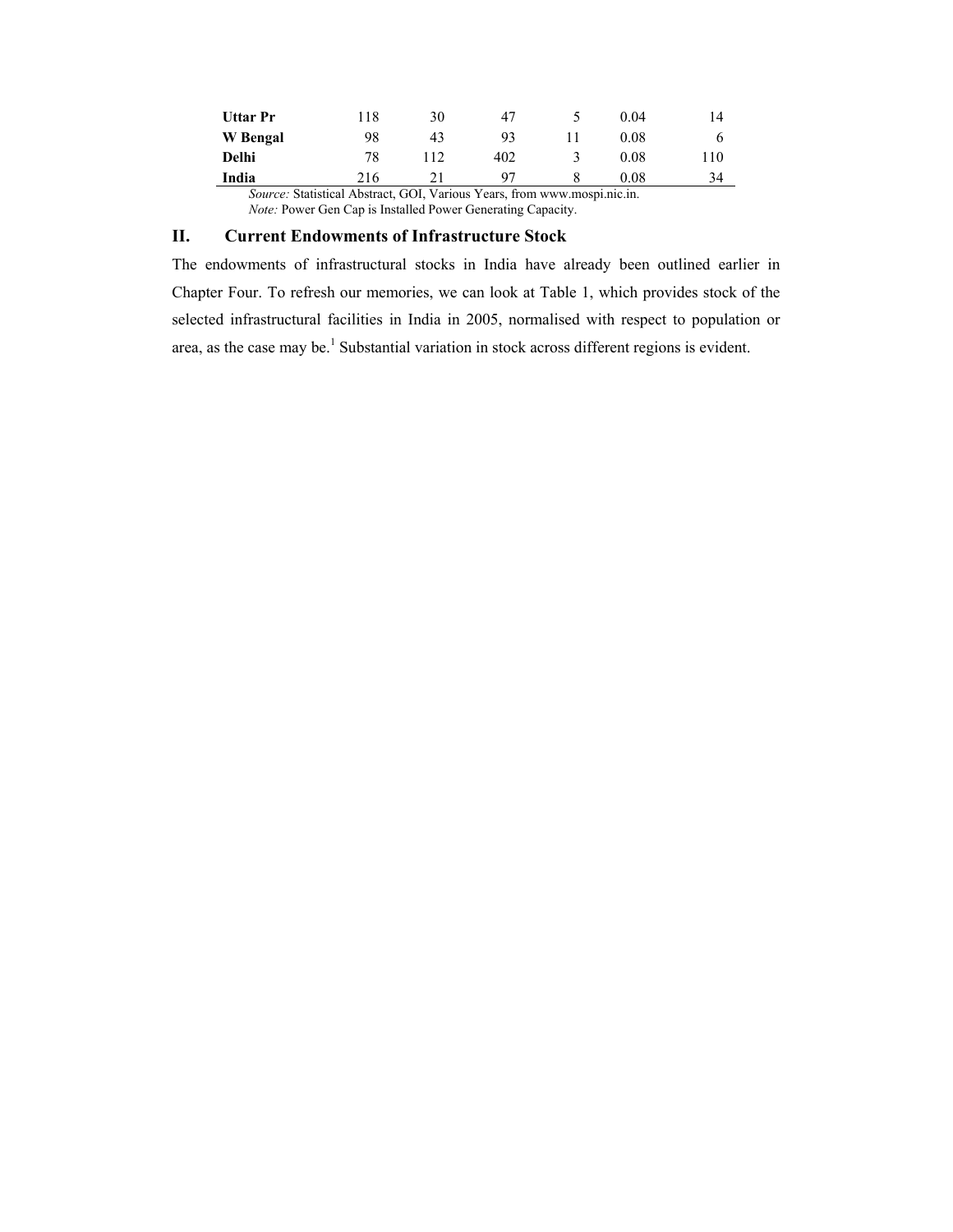| Table 2                                                  |  |
|----------------------------------------------------------|--|
| <b>Indicators of Infrastructure - Global Comparisons</b> |  |

| Country       | <b>GNP</b> | Area    | Populati | Installed  | Power      | Telephone    | Railway | Total  | Surfaced               | Surfaced Road   | Density on | NIA as $%$ of  | Access to safe | Physicians  | Primary    |
|---------------|------------|---------|----------|------------|------------|--------------|---------|--------|------------------------|-----------------|------------|----------------|----------------|-------------|------------|
|               | Per        |         | $^{on}$  | Power      | generated  | Main Lines   |         | Road   | Road                   | Length          | Roads      | total cropped  | drinking       |             | Teachers   |
|               | Capita     |         |          | Capacity   |            |              |         | Length | Length                 |                 |            | area           | water          |             |            |
|               | US \$      | 1000 sq | Million  | KW per     | KWH per    | per thousand |         |        | KM per 1000 sq km area | % of total road | KM per     |                | $%$ of         | per million | per 1000   |
|               |            | km      |          | million    | million    | population   |         |        |                        | length          | Million    |                | population     | population  | population |
|               |            |         |          | population | population |              |         |        |                        |                 | Population |                |                |             |            |
| Bangladesh    | 220        | 144     | 14.4     | 22.03      | 22.03      | 2113         | 19      | 94     | 55                     | 58.5            | 118.3      | 20.4           | 78             | NA          | 16         |
| India         | 310        | 3288    | 883.6    | 86.01      | 84.54      | 5743         | 18      | 599    | 291                    | 48.6            | 2229.0     | 13.8           | 73             | 406         | 17         |
| Kenya         | 310        | 580     | 25.7     | 28.13      | 28.13      | 6811         |         | 105    | 21                     | 20.0            | 2369.6     | 0.1            | 49             | 98          | 32         |
| Pakistan      | 420        | 796     | 19.3     | 78.35      | 76.59      | 7069         | 11      | 212    | 64                     | 30.2            | 1414.5     | 21.3           | 55             | 340         | 24         |
| China         | 470        | 9561    | 1162.2   | 18.65      | 118.65     | 5894         |         | 107    | 21                     | 19.6            | 880.3      | 4.9            | 72             |             | 45         |
| Low income    | 390        | 38929   | 3191.3   | NA         | 53         | 6            | NA      | NA     | NA                     | NA              | 396.0      | NA             | 62             | 89          | 26         |
| Indonesia     | 670        | 1905    | 184.3    | 70.10      | 62.29      | 5785         |         | 149    | 65                     | 43.6            | 1540.1     | 4.3            | 34             | 142         | 43         |
| Philippines   | 770        | 300     | 64.3     | 109.19     | 106.83     | 9487         |         | 535    | 77                     | 14.4            | 2496.1     | 5.2            | 81             | 123         | 30         |
| Middle income | 2490       | 62470   | 1418.7   | NA         | 373        | 81           | NA      | NA     | NA                     | NA              | 1335.0     | NA             | 74             | 495         | 40         |
| Australia     | 17260      | 7713    | 17.5     | 2057.83    | 2101.83    | 444965       |         | 105    | 37                     | 35.2            | 46278.0    | 0.2            | 100            | NA          | 59         |
| UK            | 17790      | 245     | 57.8     | 1263.20    | 1264       | 438893       | 67      | 1455   | 1455                   | 100.0           | 6167.4     | 0.7            | 100            | NA          | 50         |
| Canada        | 20710      | 9976    | 27.4     | 3800.73    | 3800.73    | 558241       | 8       | 82     | 28                     | 34.1            | 29855.2    | 0.1            | 100            | 2222        | 67         |
| USA           | 23240      | 9373    | 255.4    | 2871.31    | 3036.01    | 533817       | 22      | 666    | 387                    | 58.1            | 24441.7    | $\overline{c}$ | 100            | 2381        | NA         |
| Japan         | 28190      | 378     | 124.5    | 1564.10    | 1564.36    | 437975       | 53      | 2962   | 2040                   | 68.9            | 8993.1     | 7.5            | 96             | 1639        | 48         |
| High income   | 22160      | 31709   | 828.1    | NA         | 2100       | 442          | NA      | NA     | NA                     | NA              | 10106.0    | NA             | 96             | 2381        | 59         |

Source: WDR (2002), and Economic Survey, Govt. of India - Various Years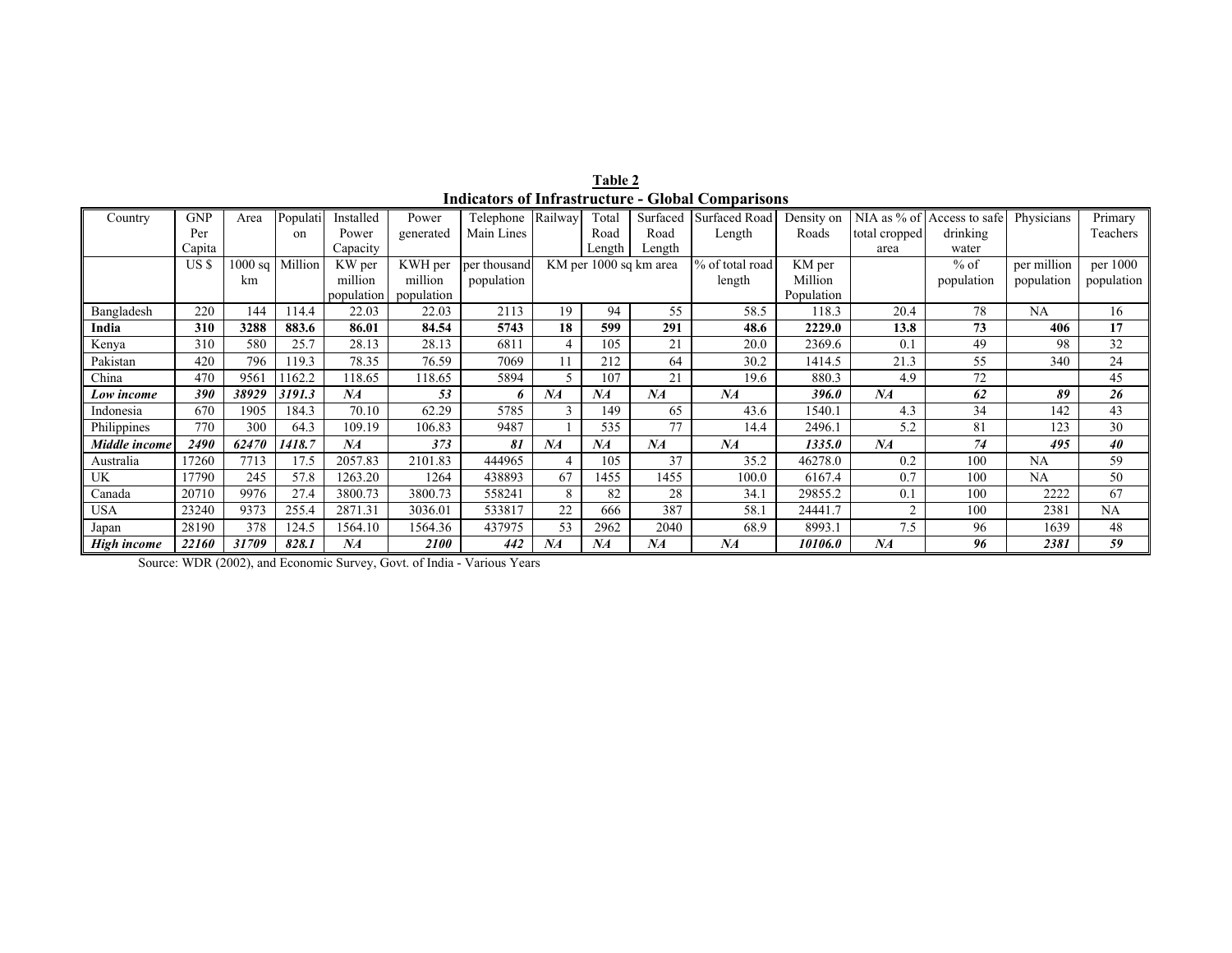The relative position of India compared to certain other country groups have been depicted in Table 2, showing that we are ahead among the Low Income countries (to which group we belong) in terms of Rail Density alone. In terms of Per Capita stocks of Power Generation, Road length (Road freedom), Schools, and Hospitals, we are not only far behind the High & Middle Income economies and the developed countries, we are lagging behind the average level for Low Income Countries also. Thus there is scope for improvement even when present demands are considered. Against this existing shortages, the need to estimate future demands becomes all the more important since any imbalance in the quantity or location of the facilities will create bottlenecks for the entire economy and jeopardise the growth process.

#### III. **Modelling Demand**

#### $1.$ **Methodology**

Modelling demand for infrastructure, or for that matter any other 'input' for desired developmental goals (or '*output'*) is tricky. One can simply calculate current or historical input-output ratios and use it in conjunction with projected or desired *output level* (GDP, PCI, etc.) to get projected demand for the *inputs*, infrastructure in this case. While being straightforward and easy, this methodology is unacceptable for various reasons, most important of which is that the input-output ratios are themselves variable. This is more so for the infrastructural variables that are characterised by economies of scale, long gestation period, and indivisibilities, resulting in rapid changes in their impact quotient on development following changes in their quantum. Conversely, the infrastructure required per unit of GDP or PCI would vary with changes in GDP or PCI or other instrumental variables. Thus their modelling has to accommodate not only changing levels of target variables, but also changes in the coefficients associated with those variables in determining infrastructure demand.<sup>2</sup>

Looking from a different side, changes in the income level changes people's demand for different facilities like transport, power, education, and health. Thus, per capita demand for these facilities is surely function of per capita income. In addition, most of these facilities are characterised by networking and indivisibilities, so that their per capita demand reduces with a rise in population density. The same is true for Urbanisation factor also as many of the facilities are urban-centric. Thus our basic model should be of the form:

### $D_{ii} = f$  [PCI<sub>i</sub>, PD<sub>i</sub>, U<sub>i</sub>],

where  $D_{ii}$  is Demand for i<sup>th</sup> infrastructural facility in the j<sup>th</sup> region; PCI<sub>i</sub>, PD<sub>i</sub>, U<sub>i</sub> are Per Capita Income, Population Density, and Urbanisation Index in the j<sup>th</sup> region.

We now expand this basic model as follows. Demand for power is divided into three parts – Industrial Demand, Agricultural Demand, and Other Demand, and modelled separately. Moreover, Infrastructural demand would also depend on the structural transformation of the economy. Traditionally, the share of GDP coming from Tertiary sector is taken as an index of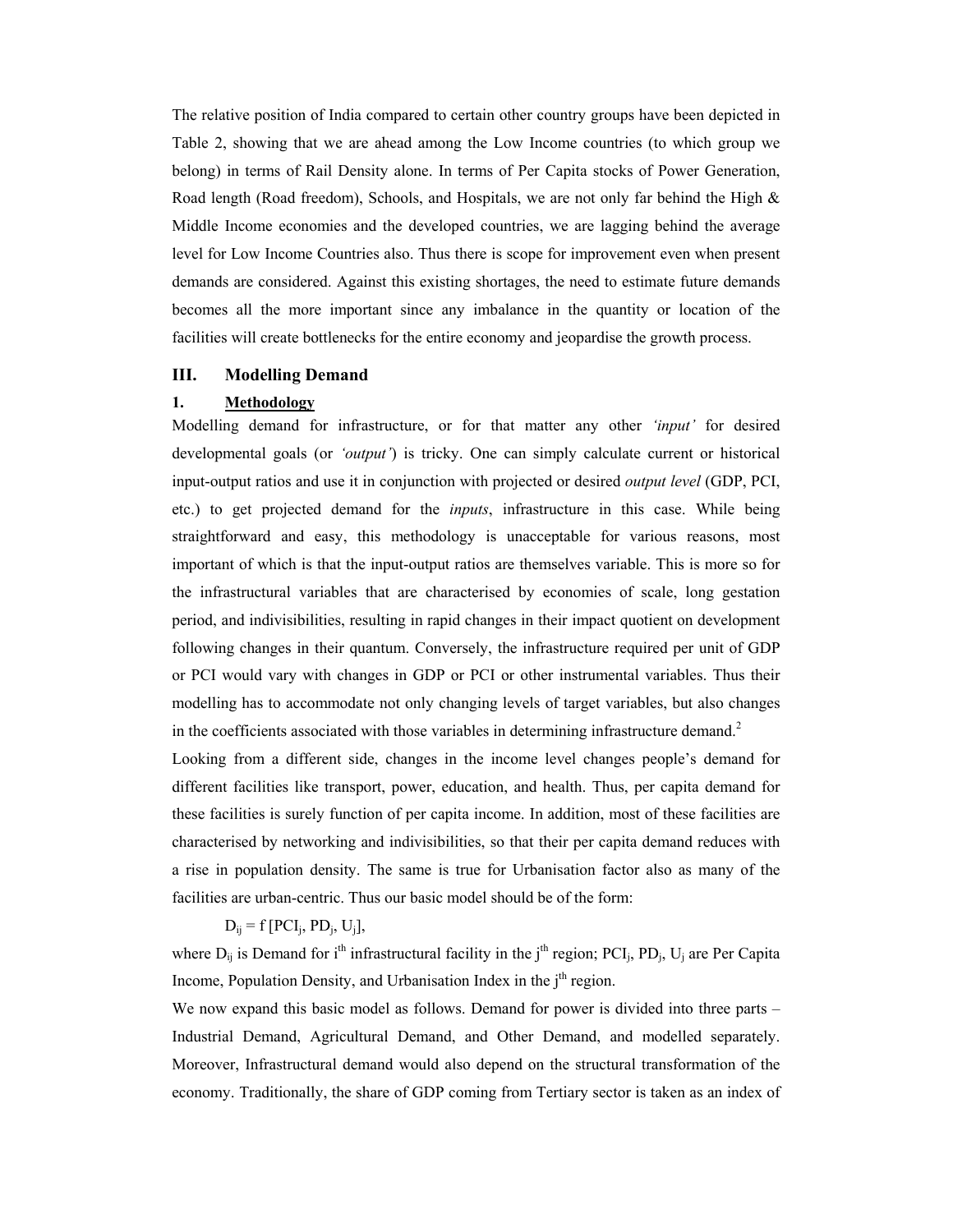structural transformation of an economy. We include this (Ter\_%) as an explanatory variable in our model. In addition, specific infrastructural demands are thought to be affected by sector-specific variables. For example, Road requirement would depend on the number of vehicles *i.e.* vehicle-population ratio; Industrial power demand would depend on proportion of GDP coming from Secondary sector (Sec %); Power demand by agriculture would depend on per capita Gross Cropped Area (GCA\_Pop) & Share of agriculture in GDP (Agr\_%); Number of schools would depend on the desired school completion rates of children (Comp8); and for the Health sector, reduction in Infant Mortality Rate (IMR) is taken as the sectoral instrumental variable.

Sometimes researchers argue that due to long gestation period and life of infrastructure stocks, lagged values of infrastructure should also be included in the model. But this is a supply side constraint and inclusion of lagged values would make the model a Supply side model. Since we are trying to project demand irrespective of existing or past supply of infrastructure, we do not include it.

We must mention one inherent assumption made herein. Since we are using existing infrastructural stock as infrastructural demand, we are assuming that the demand has been met in all past periods. While this is definitely not true, we can see it as some kind of 'ex post' value of demand corresponding to the ruling values of instrumental variables (IV) if we accept that the levels of the IVs themselves were determined and constrained by the infrastructure available. Therefore, once the IV, say GDP, has been determined, a one-to-one correspondence between them and stock of infrastructure can be viewed backwards also, i.e. the level of infrastructure would then be viewed as the stock demanded to achieve the resultant level of GDP etc. This is restrictive but quite logical.

|                    | Model Description - Infrastructure as Dependent on Instrumental Variables |                                                   |  |  |  |  |  |  |  |  |  |
|--------------------|---------------------------------------------------------------------------|---------------------------------------------------|--|--|--|--|--|--|--|--|--|
| Dependent          |                                                                           | <b>Instrumental Variables</b>                     |  |  |  |  |  |  |  |  |  |
| Variable           | Unit                                                                      |                                                   |  |  |  |  |  |  |  |  |  |
| <b>Road Length</b> | KM per Lakh Pop                                                           | PCI, Vhcl Pop Ratio, TER %, Density, Urbanisation |  |  |  |  |  |  |  |  |  |
|                    | KM per SqKm                                                               |                                                   |  |  |  |  |  |  |  |  |  |
| RailwayLength      | Area                                                                      | PCI, TER %, Density, Urbanisation                 |  |  |  |  |  |  |  |  |  |
| <b>Industrial</b>  |                                                                           |                                                   |  |  |  |  |  |  |  |  |  |
| Power              | <b>KWH</b> per Person                                                     | PCI, SEC %, TER %, Density, Urbanisation          |  |  |  |  |  |  |  |  |  |
| <b>AgroPower</b>   | <b>KWH</b> per Person                                                     | PCI, AGR %, TER %, Density, GCA Pop Ratio         |  |  |  |  |  |  |  |  |  |
| <b>OtherPower</b>  | <b>KWH</b> per Person                                                     | PCI, TER %, Density, Urbanisation                 |  |  |  |  |  |  |  |  |  |
| <b>Schools</b>     | $per\,10000\,Pop$                                                         | PCI, TER %, Density, Urbanisation, Completed 8    |  |  |  |  |  |  |  |  |  |
| <b>Colleges</b>    | per 10000 Pop                                                             | PCI, TER %, Density, Urbanisation                 |  |  |  |  |  |  |  |  |  |
| <b>Hospital</b>    | per Million Pop                                                           | PCI, TER %, Density, Urbanisation, IMR            |  |  |  |  |  |  |  |  |  |

Table 3

The variables are depicted in the natural log form and the complete model is described in Table 3. The IVs of our model then are Per Capita Income (and therefore GDP and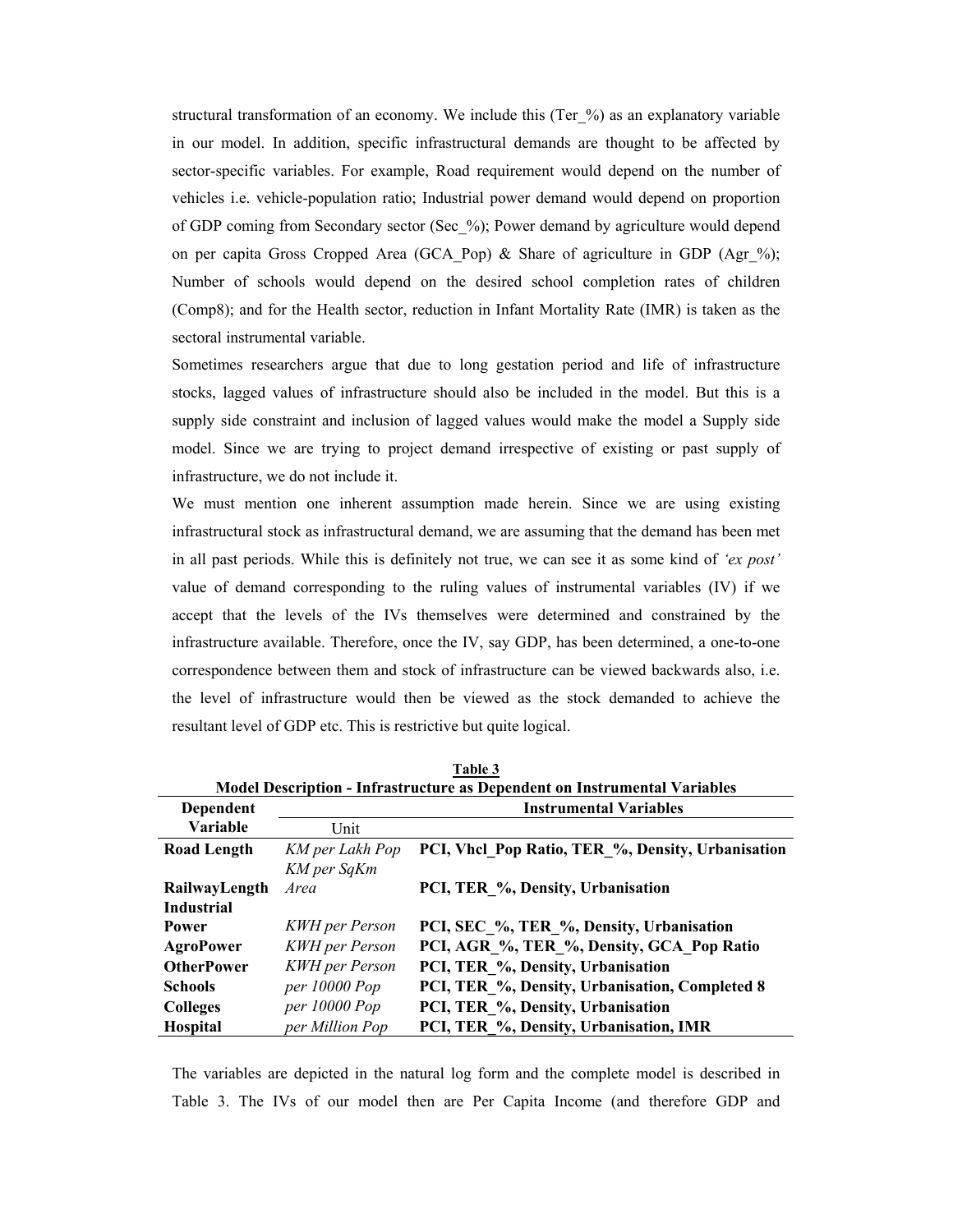Population); Shares in GDP of Agricultural, Industrial & Tertiary sectors; Population Density; Urbanisation Index; GCA-Population ratio; Proportion of children completing Class VIII; Infant Mortality Rate; and, Vehicle-Population ratio. The levels of these IVs in 2005 are given in Table 4.

|                    | <b>Instrumental Indicators in India 2001</b> |    |    |                                                            |       |    |                       |       |               |          |  |  |
|--------------------|----------------------------------------------|----|----|------------------------------------------------------------|-------|----|-----------------------|-------|---------------|----------|--|--|
|                    | PCI                                          |    |    | $\text{Agr}\_{\infty}$ Sec $\frac{6}{6}$ Ter $\frac{6}{6}$ |       |    | Density Urb % GCA Pop | Comp8 | <b>IMR</b>    | Vehicle  |  |  |
| <b>State</b>       |                                              |    |    |                                                            | Per   |    | Hectare               |       | Per           | Per '000 |  |  |
|                    | <b>RS</b>                                    |    |    |                                                            | Sq Km |    | Per person            | $\%$  | $000^{\circ}$ | Person   |  |  |
| Andhra Pr          | 2561                                         | 30 | 24 | 45                                                         | 274   | 30 | 0.175                 | 40.0  | 65.0          | 59.4     |  |  |
| <b>Bihar</b>       | 1240                                         | 30 | 34 | 35                                                         | 605   | 17 | 0.097                 | 20.0  | 62.0          | 19.4     |  |  |
| Gujarat            | 3800                                         | 12 | 51 | 35                                                         | 251   | 37 | 0.230                 | 58.0  | 62.0          | 119.0    |  |  |
| Haryana            | 4419                                         | 34 | 27 | 38                                                         | 462   | 30 | 0.286                 | 69.0  | 67.0          | 97.2     |  |  |
| <b>Himachal Pr</b> | 3160                                         | 21 | 33 | 39                                                         | 113   | 12 | 0.147                 | 86.0  | 64.0          | 37.6     |  |  |
| Karnataka          | 3471                                         | 30 | 29 | 41                                                         | 272   | 37 | 0.237                 | 57.0  | 57.0          | 65.9     |  |  |
| Kerala             | 2765                                         | 25 | 33 | 39                                                         | 838   | 21 | 0.096                 | 100.0 | 14.0          | 69.2     |  |  |
| <b>Madhya Pr</b>   | 1964                                         | 32 | 29 | 38                                                         | 180   | 24 | 0.311                 | 37.0  | 87.0          | 50.9     |  |  |
| Maharashtra        | 5185                                         | 14 | 40 | 46                                                         | 306   | 44 | 0.226                 | 74.0  | 48.0          | 77.1     |  |  |
| Orissa             | 1767                                         | 26 | 23 | 46                                                         | 232   | 13 | 0.221                 | 41.0  | 96.0          | 33.4     |  |  |
| Punjab             | 4877                                         | 41 | 33 | 27                                                         | 470   | 35 | 0.320                 | 56.0  | 52.0          | 128.0    |  |  |
| Rajasthan          | 2310                                         | 34 | 28 | 38                                                         | 161   | 25 | 0.364                 | 38.0  | 79.0          | 56.9     |  |  |
| Tamilnadu          | 3403                                         | 17 | 38 | 45                                                         | 475   | 44 | 0.102                 | 100.0 | 51.0          | 109.7    |  |  |
| <b>Uttar Pr</b>    | 1896                                         | 37 | 22 | 39                                                         | 580   | 27 | 0.150                 | 26.0  | 83.0          | 33.1     |  |  |
| <b>W</b> Bengal    | 3518                                         | 24 | 31 | 43                                                         | 894   | 31 | 0.111                 | 37.0  | 51.0          | 26.7     |  |  |
| Delhi              | 7837                                         | 1  | 35 | 64                                                         | 9185  | 97 | 0.004                 | 43.0  | 30.0          | 272.6    |  |  |
| India              | 3172                                         | 23 | 31 | 44                                                         | 330   | 30 | 0.197                 | 46.0  | 68.0          | 59.4     |  |  |

Table 4

Note: PCI is at Constant 1980-81 prices.

Source: Same as Table 10.01.

### 1. **Empirical Estimation**

Once we have set the models, we proceed to estimate them empirically. We use the time series data for India and the states for the period 1971-2001 which we have used earlier. The objective is to estimate the coefficients of the IVs in determining per capita infrastructural demand. To accommodate differences across regions in the intensity of infrastructure use, technologies, tastes and preferences, etc. we pool the data set and use Fixed Effects Panel Data Technique for estimation.

It is to be noted that earlier we had observed most of the infrastructural variables to be cointegrated with the developmental variables. In the presence of cointegration, one could have used plain OLS method of estimation also, but we prefer the Fixed Effects Panel Data method as the estimates obtained from this method is consistent even in absence of cointegration.

To check for structural breaks in the associations, we had divided the study period into three  $decades$  - 1971-80, 1981-90, 1991-2001, and used Chow test for detection. Except agricultural power demand, none of the other variables are suffering from structural breaks and hence the models were estimated using the whole data set. Only for agricultural power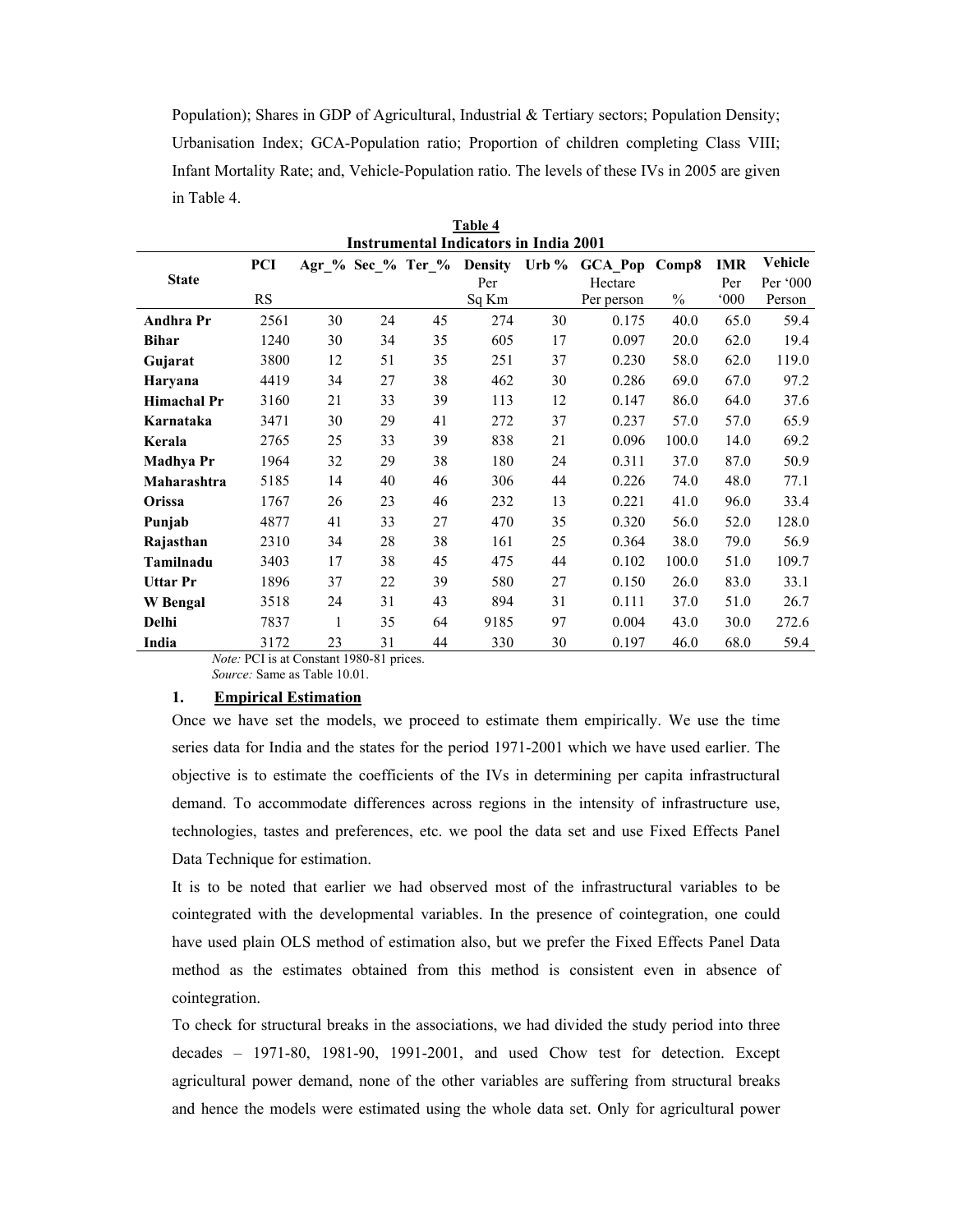demand a structural break was observed, the 1981-90 and 1991-2001 results being different from that of the first decade, but similar among themselves. Therefore, we estimate this demand function using 1981-2001 data to obtain the most recent estimates.

| Table 5<br>Infrastructure as Dependent on Instrumental Variables - Panel Data Results |                  |                  |                   |                                                                                                |           |                |                                        |                      |  |  |  |
|---------------------------------------------------------------------------------------|------------------|------------------|-------------------|------------------------------------------------------------------------------------------------|-----------|----------------|----------------------------------------|----------------------|--|--|--|
|                                                                                       |                  |                  |                   |                                                                                                |           |                |                                        |                      |  |  |  |
|                                                                                       | Road             | Railway          | <b>Industrial</b> | Agro                                                                                           | Other     |                |                                        |                      |  |  |  |
| Dep. Variable                                                                         | Length<br>KM per | Length<br>KM per | Power             | Power<br>KWH per                                                                               | Power     | <b>Schools</b> | <b>Colleges</b><br>per '0000 per '0000 | Hospital<br>per Mill |  |  |  |
|                                                                                       | Lakh             | SqKm             |                   | Person                                                                                         |           | Pop            | Pop                                    | Pop                  |  |  |  |
| <b>PCNSDP</b>                                                                         | $0.056**$        | 0.016            | $0.749**$         |                                                                                                | $1.008**$ | 0.426          | 0.264                                  | 0.101                |  |  |  |
| <b>Vhcl Pop Ratio</b>                                                                 | 0.214            |                  |                   |                                                                                                |           |                |                                        |                      |  |  |  |
| AGR %                                                                                 |                  |                  |                   | $-0.337$                                                                                       |           |                |                                        |                      |  |  |  |
| $SEC_%$                                                                               | $0.226**$        |                  | $0.887**$         |                                                                                                |           |                |                                        |                      |  |  |  |
| TER %                                                                                 | $0.218**$        | $0.099**$        |                   |                                                                                                | $1.141**$ |                |                                        |                      |  |  |  |
| <b>Density</b>                                                                        | $-0.974$         |                  |                   |                                                                                                | $0.701**$ | $-0.944$       | $-0.636$                               | $-0.529**$           |  |  |  |
| <b>Urbanisation</b>                                                                   | $-0.117$         |                  |                   |                                                                                                | 0.378     | 0.112          | $-0.163$                               | $-0.270$             |  |  |  |
| <b>GCA</b> Pop Ratio                                                                  |                  |                  |                   | 0.488*                                                                                         |           |                |                                        |                      |  |  |  |
| <b>Completed 8</b>                                                                    |                  |                  |                   |                                                                                                |           | $0.142**$      |                                        |                      |  |  |  |
| <b>IMR</b>                                                                            |                  |                  |                   |                                                                                                |           |                |                                        | $-0.720**$           |  |  |  |
|                                                                                       |                  |                  |                   |                                                                                                |           |                |                                        |                      |  |  |  |
| <b>Fixed Effects</b>                                                                  |                  |                  |                   |                                                                                                |           |                |                                        |                      |  |  |  |
| <b>Andhra Pr</b>                                                                      | 7.58             | 2.40             | $-4.06$           | 6.95                                                                                           | $-12.85$  | 3.56           | 0.19                                   | 8.72                 |  |  |  |
| <b>Bihar</b>                                                                          | 7.73             | 2.97             | $-4.19$           | 4.98                                                                                           | $-13.29$  | 4.41           | 0.20                                   | 8.02                 |  |  |  |
| Gujarat                                                                               | 7.12             | 2.88             | $-3.92$           | 7.06                                                                                           | $-12.84$  | 2.91           | $-0.44$                                | 9.94                 |  |  |  |
| Haryana                                                                               | 7.56             | 3.05             | $-4.30$           | 7.15                                                                                           | $-13.09$  | 3.11           | 0.33                                   | 8.54                 |  |  |  |
| <b>Himachal Pr</b>                                                                    | 7.38             | 1.08             | $-4.63$           | 2.62                                                                                           | $-11.45$  | 3.08           | $-0.80$                                | 8.52                 |  |  |  |
| Karnataka                                                                             | 7.78             | 2.30             | $-3.89$           | 6.82                                                                                           | $-12.91$  | 3.24           | 0.51                                   | 8.78                 |  |  |  |
| Kerala                                                                                | 9.24             | 2.75             | $-4.23$           | 4.43                                                                                           | $-13.20$  | 3.58           | 0.37                                   | 9.31                 |  |  |  |
| <b>Madhya Pr</b>                                                                      | 7.15             | 2.14             | $-3.92$           | 6.25                                                                                           | $-11.98$  | 3.19           | $-0.49$                                | 7.94                 |  |  |  |
| Maharashtra                                                                           | 7.55             | 2.37             | $-4.21$           | 6.56                                                                                           | $-12.92$  | 2.96           | 0.20                                   | 9.86                 |  |  |  |
| Orissa                                                                                | 8.21             | 2.09             | $-3.72$           | 4.02                                                                                           | $-12.24$  | 3.98           | $-0.15$                                | 8.50                 |  |  |  |
| Punjab                                                                                | 8.09             | 3.27             | $-3.61$           | 7.46                                                                                           | $-13.13$  | 3.50           | 0.59                                   | 9.93                 |  |  |  |
| Rajasthan                                                                             | 6.97             | 2.35             | $-4.23$           | 6.12                                                                                           | $-12.34$  | 2.74           | $-0.74$                                | 8.23                 |  |  |  |
| Tamilnadu                                                                             | 8.28             | 2.92             | $-4.13$           | 6.81                                                                                           | $-13.37$  | 3.46           | 0.10                                   | 8.65                 |  |  |  |
| <b>Uttar Pr</b>                                                                       | 7.87             | 2.94             | $-4.48$           | 6.11                                                                                           | $-13.35$  | 3.74           | $-0.40$                                | 8.83                 |  |  |  |
| <b>W</b> Bengal                                                                       | 7.93             | 3.26             | $-4.57$           | 4.66                                                                                           | $-13.63$  | 4.25           | 0.38                                   | 8.31                 |  |  |  |
| Delhi                                                                                 | 9.73             | 4.18             | $-4.63$           | 4.16                                                                                           | $-15.20$  | 5.15           | 1.94                                   | 11.46                |  |  |  |
| India                                                                                 | 7.64             | 2.53             | $-4.24$           | 6.33                                                                                           | $-12.92$  | 3.18           | $-0.23$                                | 9.19                 |  |  |  |
|                                                                                       |                  |                  |                   |                                                                                                |           |                |                                        |                      |  |  |  |
| No of Obs.                                                                            | 527              | 527              | 527               | 351                                                                                            | 527       | 527            | 527                                    | 527                  |  |  |  |
| Adj R Sq                                                                              | 0.73             | 0.98             | 0.73              | 0.97<br>Note: * and ** refers to significance at 5% & 1% levels respectively Coefficients with | 0.75      | 0.28           | 0.16                                   | 0.73                 |  |  |  |

refers to significance at 5%  $\&$  1% levels respectively. Coefficients with significance level more than 10% are not reported. Source: Author's Calculation

Once estimated, we have tested for goodness of fit and the prospects of dropping/adding variables. Using F-tests and Log Likelihood ratios, we have tried to eliminate IVs that have limited/ insignificant explanatory power and have retained only those that matter, reestimating the final models. Thus, Data-mining was consciously adopted to improve the predictive power of the projected demand functions.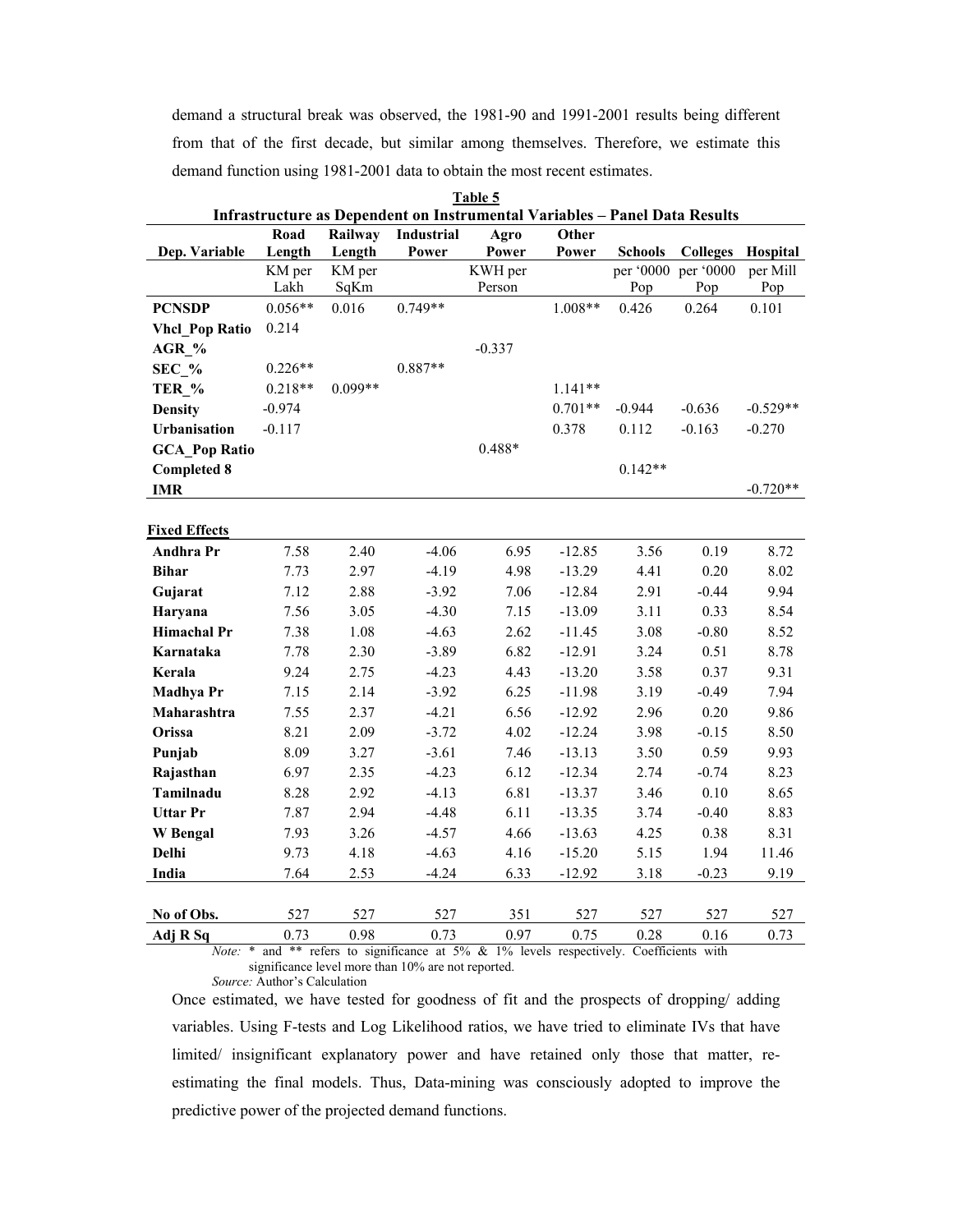The estimation results are given in Table 5.

A few general comments may be made regarding the estimation results. It is observed that PCI and Share of Tertiary sector in GDP have significantly positive coefficients all throughout, confirming our a priori notion regarding increasing infrastructural demand per capita along with a rise in income level and structural transformation of the economy. Network properties and indivisibilities leading to lowering of per capita requirement with increase in population density is found to be true for Roads, Schools & Colleges, and Hospitals. However, Power demand by Non-industrial – Non-agricultural sector is significantly positively associated with both density and urbanisation, indicating perhaps the high per capita power demand in densely populated urban areas due to intense economic activities and heavy use of appliances. Relation of Colleges and Hospitals with Urbanisation is negative, indicating that proliferation of higher educational and medical institutions has not kept pace with urbanisation and per capita stocks of these facilities have come down. Moreover it also indicates that rural areas are being sidetracked during establishment of these institutes.

The model estimates are quite dependable and robust as indicated by the Adjusted  $R^2$  values for Roads, Railways, Power, and Hospitals. For Schools & Colleges however, the estimates are moderately dependable.

|                   | Table 6                                                            |      |      |      |                |    |                                                                                         |       |               |                      |  |  |  |
|-------------------|--------------------------------------------------------------------|------|------|------|----------------|----|-----------------------------------------------------------------------------------------|-------|---------------|----------------------|--|--|--|
|                   | <b>Projection of Instrumental Indicators 2007-2020</b>             |      |      |      |                |    |                                                                                         |       |               |                      |  |  |  |
|                   | <b>PCNSDP</b>                                                      | Agr% | Sec% | Ter% | <b>Density</b> |    | Urb % GCA Pop                                                                           | Comp8 | <b>IMR</b>    | Vehicle <sup>a</sup> |  |  |  |
|                   |                                                                    |      |      |      | Per            |    | Hectare                                                                                 |       | Per           | Per $000$            |  |  |  |
| Year              | <b>RS</b>                                                          |      |      |      | Sq Km          |    | Per person                                                                              | $\%$  | $000^{\circ}$ | Person               |  |  |  |
|                   |                                                                    |      |      |      |                |    |                                                                                         |       |               |                      |  |  |  |
|                   | Scenario I: Instrumental Indicators Growing at Long Run Trend Rate |      |      |      |                |    |                                                                                         |       |               |                      |  |  |  |
| 2007              | 3946                                                               | 19   | 28   | 52   | 378            | 28 | 0.19                                                                                    | 62    | 61            | 57.8                 |  |  |  |
| 2012              | 4612                                                               | 16   | 26   | 58   | 418            | 27 | 0.19                                                                                    | 77    | 57            | 88.1                 |  |  |  |
| 2020              | 5919                                                               | 13   | 24   | 70   | 489            | 26 | 0.18                                                                                    | 100   | 51            | 156.9                |  |  |  |
|                   |                                                                    |      |      |      |                |    |                                                                                         |       |               |                      |  |  |  |
|                   |                                                                    |      |      |      |                |    | Scenario II: Instrumental Indicators Growing at Rates matching with Vision 2020 Targets |       |               |                      |  |  |  |
| 2007 <sup>b</sup> | 4590                                                               | 16   | 33   | 50   | 366            | 30 | 0.18                                                                                    | 70    | 60            | 57.8                 |  |  |  |
| 2012              | 6524                                                               | 11   | 34   | 54   | 396            | 32 | 0.16                                                                                    | 85    | 44            | 88.1                 |  |  |  |
| 2020              | 11449                                                              | 7    | 35   | 61   | 450            | 36 | 0.14                                                                                    | 100   | 27            | 156.9                |  |  |  |
|                   |                                                                    |      |      |      |                |    |                                                                                         |       |               |                      |  |  |  |

*Note:*  $a -$ Growth in Vehicles are imputed at Long Run Trend only as Vision 2020 is silent on this.

b - 2007 figures are as per Tenth Plan Mid Term Appraisal Report.

Source: Author's Calculation

### IV. **Forecasting Demand: Projection into Future**

We thus have estimated demand function of per capita infrastructure stocks and obtained consistent estimates of coefficients associated with the instrumental variables. Using these results we can forecast demand for infrastructure in the future for expected/ desired values of the IVs. Thereafter, using population projections we can transform them to physical levels of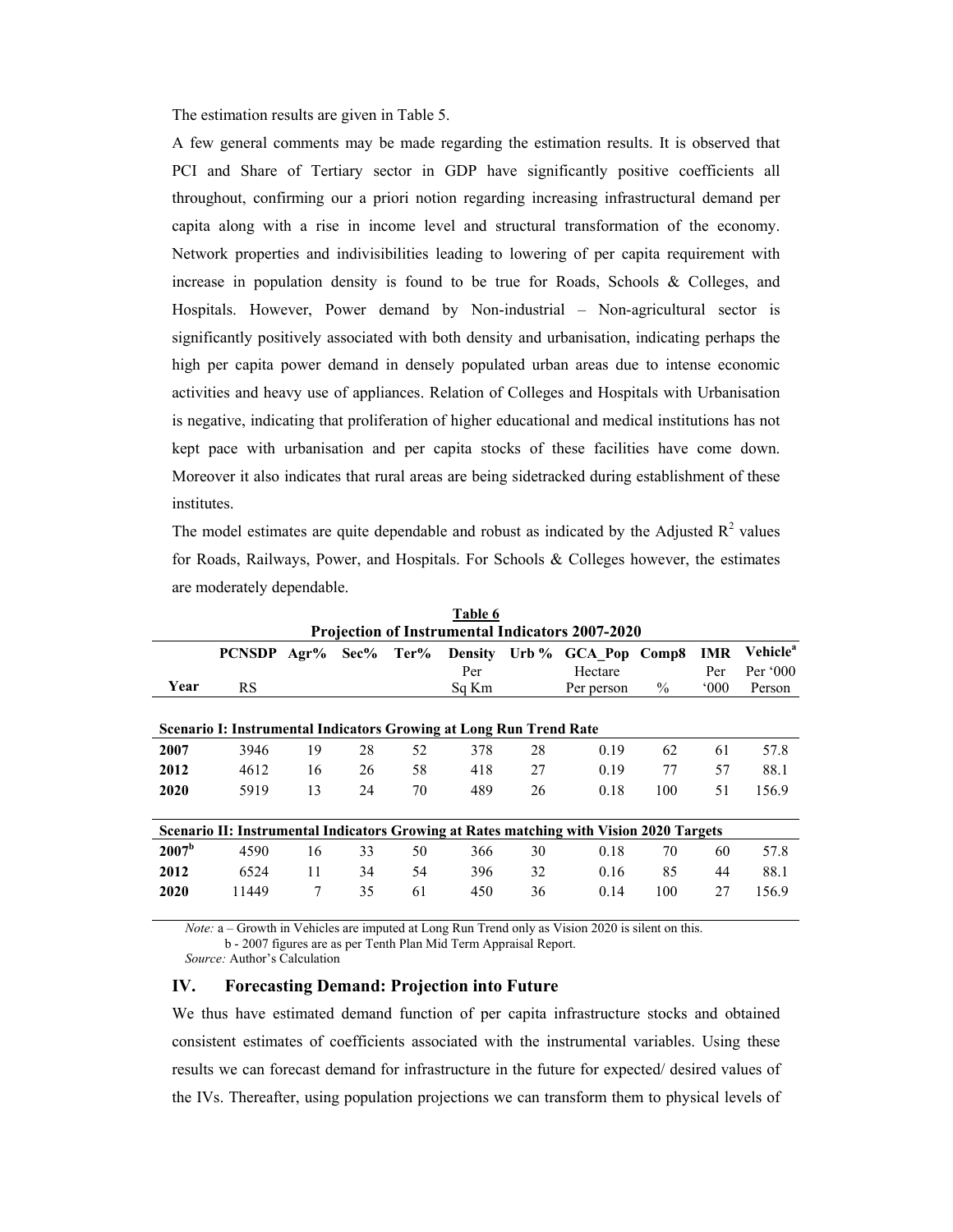infrastructural stock required. Such an exercise requires the future levels of the IVs and there are two ways to proceed in this direction. Firstly, we can use trend growth rates of the IVs to predict expected levels of them in future and estimate infrastructure demand. This would be Business As Usual Scenario (BAUS). Secondly, we can use some target growth rates to project levels of IVs in the future and then estimate infrastructure demand. This would be the Best Case Scenario (BCS). We explore both these options herein. For the BAUS we use the trend growth rates in the IVs during 1996-2005 for predicting their values in the future. For the BCS we use the target growth rates as envisaged in the 'Vision 2020' document of the Planning Commission of India. The projected values of the IVs at the beginning and the end of the Eleventh 5-Year Plan, i.e. at 2007 & 2012, and at 2020 using both these methods are given in Table 6.

|      | Model based projection of Key Infrastructure Ratios in India 2007-2020 |         |                                                                                               |         |              |                     |                 |                 |  |  |  |  |
|------|------------------------------------------------------------------------|---------|-----------------------------------------------------------------------------------------------|---------|--------------|---------------------|-----------------|-----------------|--|--|--|--|
|      | Road                                                                   | Railway | <b>Industrial</b>                                                                             | Agro    | <b>Other</b> |                     |                 |                 |  |  |  |  |
| Year | Length                                                                 | Length  | Power                                                                                         | Power   | Power        | <b>Schools</b>      | <b>Colleges</b> | <b>Hospital</b> |  |  |  |  |
|      | K <sub>m</sub> per                                                     | KM per  |                                                                                               | KWH per |              | Per '0000 per '0000 |                 | per Mill        |  |  |  |  |
|      | Lakh Pop                                                               | SqKm    |                                                                                               | Person  |              | Pop                 | Pop             | Pop             |  |  |  |  |
|      |                                                                        |         | Scenario I: Instrumental Indicators Growing at Long Run Trend Rate - BAUS                     |         |              |                     |                 |                 |  |  |  |  |
| 2007 | 223.6                                                                  | 21.0    | 137.3                                                                                         | 93.0    | 210.5        | 7.8                 | 0.10            | 38              |  |  |  |  |
| 2012 | 227.5                                                                  | 21.3    | 145.2                                                                                         | 96.2    | 297.5        | 7.7                 | 0.09            | 39              |  |  |  |  |
| 2020 | 229.0                                                                  | 21.8    | 158.7                                                                                         | 101.6   | 517.3        | 7.8                 | 0.10            | 40              |  |  |  |  |
|      |                                                                        |         |                                                                                               |         |              |                     |                 |                 |  |  |  |  |
|      |                                                                        |         | Scenario II: Instrumental Indicators Growing at Rates matching with Vision 2020 Targets – BCS |         |              |                     |                 |                 |  |  |  |  |
| 2007 | 238.2                                                                  | 21.0    | 177.5                                                                                         | 98.0    | 233.1        | 8.8                 | 0.10            | 39              |  |  |  |  |
| 2012 | 249.4                                                                  | 21.3    | 235.4                                                                                         | 108.2   | 394.5        | 9.8                 | 0.09            | 44              |  |  |  |  |
| 2020 | 262.9                                                                  | 21.7    | 370.0                                                                                         | 126.9   | 915.9        | 11.7                | 0.10            | 53              |  |  |  |  |
|      |                                                                        |         |                                                                                               |         |              |                     |                 |                 |  |  |  |  |

Table 7

Source: Author's Calculation

Base on these values and the estimated coefficients we can obtain normalised values of infrastructural demand for the period 2007-2020. These are given in Table 7. It appears that the normalised values of infrastructure requirement would steadily rise over the next decade and a half. Since the BAUS estimates of the IVs are lower than the BCS estimates of them, the infrastructure requirement would also be lower in BAUS compared to BCS. It is evident that we would require modest advancement in Numbers of Colleges & Hospitals, Railway Track length, and Agricultural Power demand – mostly to keep abreast of the population growth. This is not particularly unexpected as with falling share of Agriculture in GDP, power required by it will rise slowly, and Railway Services, Medical and Higher educational services would be characterised more by intensive use of existing stocks rather than a marked rise in per capita stock. There would however be substantial increase in per capita demand for Industrial Power, Non-industrial – Non-agricultural Power, and Number of Schools.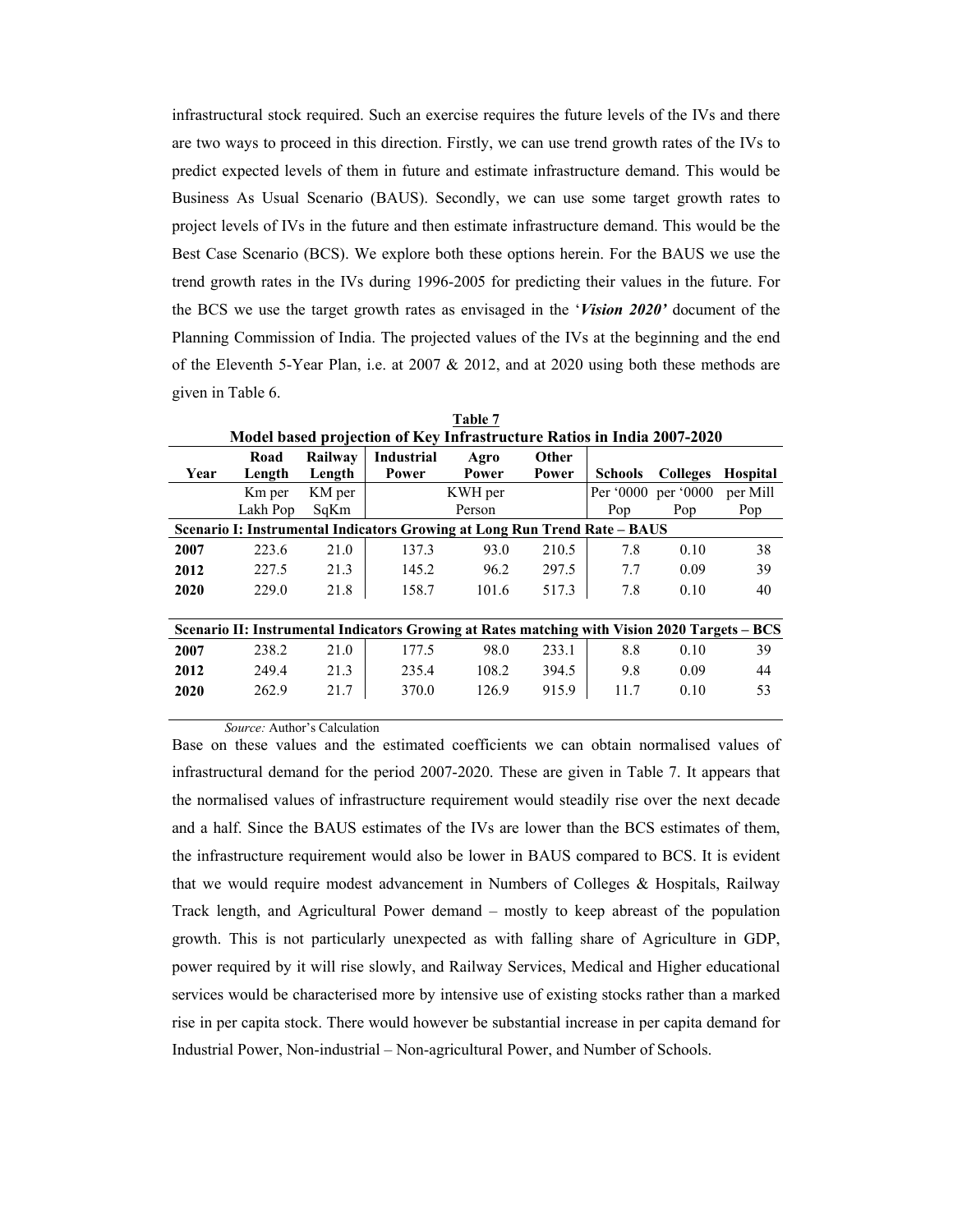Using projected population growth, we now arrive at physical targets for the infrastructural facilities during 2007-2020 (Table 8), and the Capacity Addition required over this period (Table 9). Major observations are as follows:

- Power Generation Capacity has to rise more than three-fold;  $\bullet$
- Number of Hospitals, Colleges and Schools must increase by 40-80 per cent;  $\bullet$
- Road length has to increase by about 40 per cent; and,  $\bullet$
- Railway Track length must rise by 5-7 per cent.  $\bullet$

| 1 avie o                                                  |         |         |               |      |                     |              |                                                                                               |                |                                  |            |  |  |
|-----------------------------------------------------------|---------|---------|---------------|------|---------------------|--------------|-----------------------------------------------------------------------------------------------|----------------|----------------------------------|------------|--|--|
| <b>Projection of Infrastructure Requirement 2007-2020</b> |         |         |               |      |                     |              |                                                                                               |                |                                  |            |  |  |
| Year                                                      | Road    | Railway |               |      | <b>Power Demand</b> |              | Power                                                                                         |                | <b>Schools</b> Colleges Hospital |            |  |  |
|                                                           | Length  | Length  | Industry      | Agro | Other               | <b>Total</b> | Generation                                                                                    |                |                                  |            |  |  |
|                                                           | KM      | KМ      |               |      | Million KWH         |              | MW                                                                                            | <b>Nos</b>     | <b>Nos</b>                       | <b>Nos</b> |  |  |
|                                                           |         |         |               |      |                     |              |                                                                                               |                |                                  |            |  |  |
|                                                           |         |         |               |      |                     |              | Scenario I: Instrumental Indicators Growing at Long Run Trend Rate – BAUS                     |                |                                  |            |  |  |
| 2007                                                      | 2597979 | 64366   | 158894 107863 |      | 244720              | 511477       | 152410                                                                                        | 927850         | 10904                            | 44622      |  |  |
| 2012                                                      | 2906315 | 65016   | 185646 122910 |      | 380254              | 688810       | 198995                                                                                        | 1024252        | 11850                            | 49259      |  |  |
| 2020                                                      | 3434308 | 67431   | 238452 152969 |      | 775344              | 1166765      | 326965                                                                                        | 1199758        | 13538                            | 57699      |  |  |
|                                                           |         |         |               |      |                     |              |                                                                                               |                |                                  |            |  |  |
|                                                           |         |         |               |      |                     |              | Scenario II: Instrumental Indicators Growing at Rates matching with Vision 2020 Targets – BCS |                |                                  |            |  |  |
| 2007                                                      | 2669367 | 64328   | 198934 109808 |      | 261236              | 569978       | 153125                                                                                        | 986863         | 11112                            | 41679      |  |  |
| 2012                                                      | 3026085 | 65178   | 285695 131307 |      | 478734              | 895736       | 218475                                                                                        | 1193107        | 12398                            | 51268      |  |  |
| 2020                                                      | 3621829 | 66562   | 509814 174797 |      | 1261808             | 1946419      |                                                                                               | 366315 1616422 | 14772                            | 71323      |  |  |

Table Q

Source: Author's Calculations based on Tables 10.05 and 10.06.

|                                                                 | Table 9 |                |          |       |                     |              |                                                                                               |            |                          |            |  |  |  |
|-----------------------------------------------------------------|---------|----------------|----------|-------|---------------------|--------------|-----------------------------------------------------------------------------------------------|------------|--------------------------|------------|--|--|--|
| <b>Projected Capacity Addition Requirement during 2007-2020</b> |         |                |          |       |                     |              |                                                                                               |            |                          |            |  |  |  |
| Year                                                            | Road    | <b>Railway</b> |          |       | <b>Power Demand</b> |              | <b>Power</b> <sup>a</sup>                                                                     | Schools    | <b>Colleges Hospital</b> |            |  |  |  |
|                                                                 | Length  | Length         | Industry | Agro  | Other               | <b>Total</b> | Generation                                                                                    |            |                          |            |  |  |  |
|                                                                 | KM      | KМ             |          |       | Million KWH         |              | MW                                                                                            | <b>Nos</b> | <b>Nos</b>               | <b>Nos</b> |  |  |  |
|                                                                 |         |                |          |       |                     |              |                                                                                               |            |                          |            |  |  |  |
|                                                                 |         |                |          |       |                     |              | Scenario I: Instrumental Indicators Growing at Long Run Trend Rate – BAUS                     |            |                          |            |  |  |  |
| 2007-12                                                         | 406315  | 1894           | 49374    | 27771 | 250144              | 327289       | 86495                                                                                         | 99252      | 2650                     | 9659       |  |  |  |
| 2012-20                                                         | 527993  | 2415           | 52806    | 30059 | 395090              | 477955       | 127970                                                                                        | 175506     | 1688                     | 8440       |  |  |  |
|                                                                 |         |                |          |       |                     |              |                                                                                               |            |                          |            |  |  |  |
| 2007-20                                                         | 934308  | 4309           | 102180   | 57830 | 645234              | 805244       | 214465                                                                                        | 274758     | 4338                     | 18099      |  |  |  |
|                                                                 |         |                |          |       |                     |              |                                                                                               |            |                          |            |  |  |  |
|                                                                 |         |                |          |       |                     |              | Scenario II: Instrumental Indicators Growing at Rates matching with Vision 2020 Targets - BCS |            |                          |            |  |  |  |
| 2007-12                                                         | 526085  | 2056           | 140696   | 34864 | 352706              | 528266       | 105975                                                                                        | 268107     | 3198                     | 11668      |  |  |  |
| $2012 - 20$                                                     | 595744  | 1384           | 224119   | 43490 | 783074              | 1050683      | 147840                                                                                        | 423315     | 2374                     | 20055      |  |  |  |
|                                                                 |         |                |          |       |                     |              |                                                                                               |            |                          |            |  |  |  |
| 2007-20                                                         | 1121829 | 3440           | 370121   | 77373 | 1191239             | 1638732      | 253815                                                                                        | 691422     | 5572                     | 31723      |  |  |  |
|                                                                 |         |                |          |       |                     |              |                                                                                               |            |                          |            |  |  |  |

Note: Power Generation Capacity is calculated assuming PLF and T&D Efficiency to increase by 1 percentage point every year for BAUS. For BCS, PLF is assumed to reach 75% and T&D

Efficiency to reach 85% by 2020, increases being evenly distributed over the interim period. Source: Author's Calculations based on Tables 10.07 and existing endowment of infrastructure in 2005.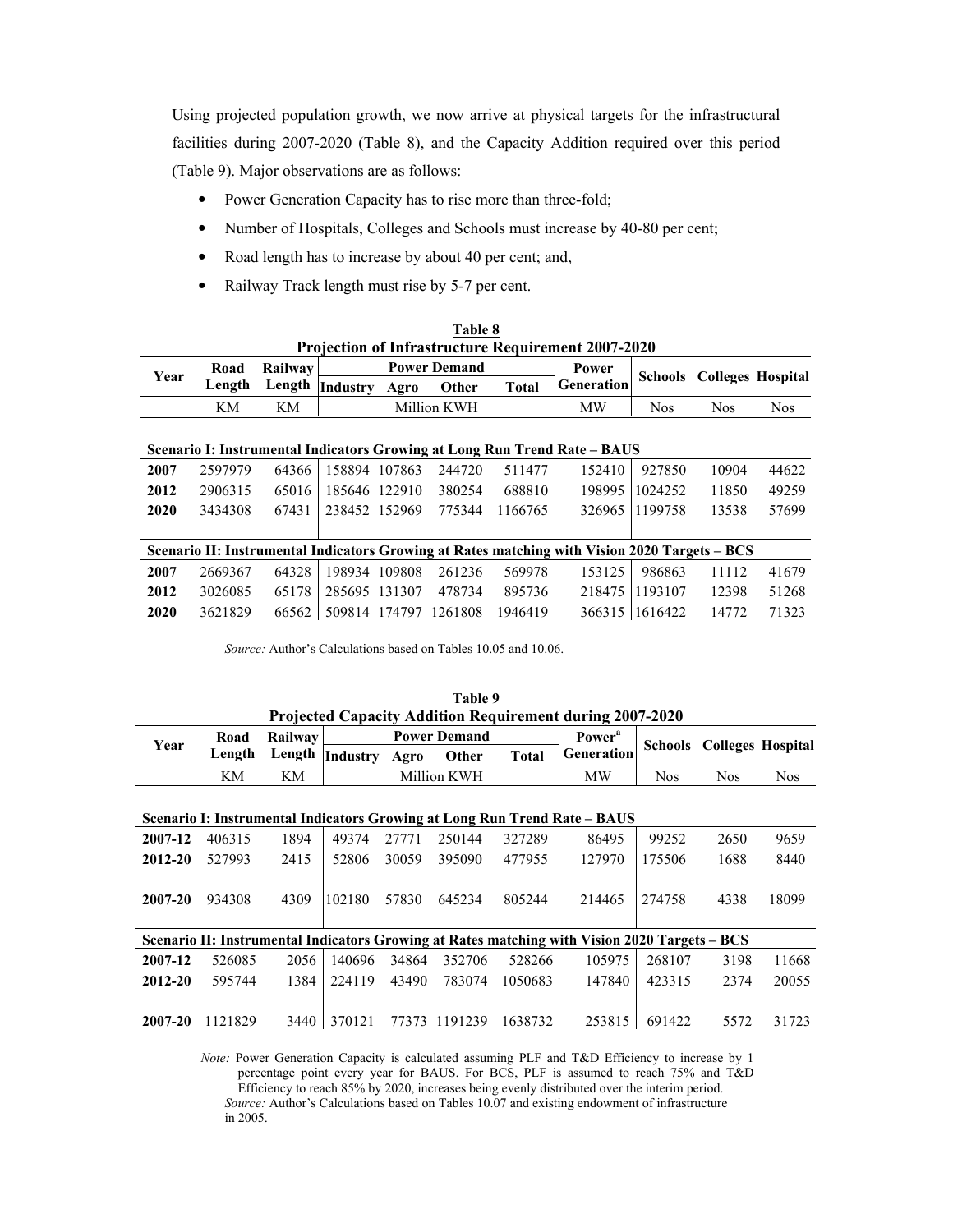Continuing further, we present the State-wise shortages as would be felt during the Eleventh Plan period if current stocks of infrastructure prevail (Table 10). These are therefore reflecting areas of immediate concern. It is observed that the shortages are most acute in the Power sector, followed by the Colleges and Health Facilities. Among the states, situation is particularly poor in West Bengal, Haryana, Rajasthan, and Maharashtra for all the infrastructural sectors, and also in Delhi for Power, Education and Health sectors. The shortages are not as much in Bihar and Uttar Pradesh as many other researchers report partly because of low demand in those states due to their stagnating economy and partly because the shortfall lies more in quality and reliability of services in these states than in quantity alone.

| <u>Table 10</u>                                                                              |      |         |                     |                |                 |                 |  |  |  |  |  |  |
|----------------------------------------------------------------------------------------------|------|---------|---------------------|----------------|-----------------|-----------------|--|--|--|--|--|--|
| Statewise Projected Shortages during XI <sup>th</sup> Plan as % of Current Capacity          |      |         |                     |                |                 |                 |  |  |  |  |  |  |
| Year                                                                                         | Road | Railway | Power<br>Generation | <b>Schools</b> | <b>Colleges</b> | <b>Hospital</b> |  |  |  |  |  |  |
| <b>Andhra Pr</b>                                                                             | 16.9 | 7.1     | 40.2                | 17.2           | 23.9            | 15.8            |  |  |  |  |  |  |
| <b>Bihar</b>                                                                                 | 20.1 | 5.0     | 44.5                | 1.5            | 27.0            | 23.3            |  |  |  |  |  |  |
| Gujarat                                                                                      | 16.1 | 5.2     | 42.7                | 9.8            | 19.7            | 15.4            |  |  |  |  |  |  |
| Haryana                                                                                      | 20.5 | 4.6     | 50.2                | 11.5           | 22.8            | 12.9            |  |  |  |  |  |  |
| <b>Himachal Pr</b>                                                                           | 16.6 | 1.8     | 54.9                | 14.7           | 19.5            | 14.8            |  |  |  |  |  |  |
| Karnataka                                                                                    | 18.5 | 1.9     | 46.3                | 19.6           | 25.4            | 36.3            |  |  |  |  |  |  |
| Kerala                                                                                       | 11.5 | 5.6     | 52.1                | 5.6            | 18.9            | 10.0            |  |  |  |  |  |  |
| <b>Madhya Pr</b>                                                                             | 20.1 | 8.5     | 48.5                | 9.9            | 18.7            | 40.0            |  |  |  |  |  |  |
| Maharashtra                                                                                  | 17.4 | 7.1     | 42.9                | 10.2           | 21.8            | 20.1            |  |  |  |  |  |  |
| Orissa                                                                                       | 9.8  | 1.9     | 44.6                | 11.6           | 17.7            | 16.6            |  |  |  |  |  |  |
| Punjab                                                                                       | 11.8 | 4.2     | 38.5                | 5.6            | 22.3            | 16.0            |  |  |  |  |  |  |
| Rajasthan                                                                                    | 23.1 | 7.4     | 46.9                | 12.8           | 21.4            | 22.5            |  |  |  |  |  |  |
| Tamilnadu                                                                                    | 6.6  | 5.0     | 40.5                | 19.0           | 21.0            | 14.7            |  |  |  |  |  |  |
| <b>Uttar Pr</b>                                                                              | 13.6 | 1.9     | 40.1                | 20.9           | 22.8            | 21.0            |  |  |  |  |  |  |
| W Bengal                                                                                     | 18.2 | 4.1     | 52.8                | 15.5           | 24.4            | 17.8            |  |  |  |  |  |  |
| Delhi                                                                                        | 6.7  | 2.9     | 56.0                | 21.7           | 26.3            | 27.7            |  |  |  |  |  |  |
|                                                                                              |      |         |                     |                |                 |                 |  |  |  |  |  |  |
| India                                                                                        | 14.0 | 1.9     | 43.5                | 9.7            | 22.4            | 19.6            |  |  |  |  |  |  |
| Source: Author's Calculations based on Capacity Addition Requirements till 2012 and existing |      |         |                     |                |                 |                 |  |  |  |  |  |  |

endowment of infrastructure in 2005.

We have thus been able to chart out the path before  $us$  – the task that needs to be completed in the coming years – both to sustain the present growth and also to reach the Vision 2020 targets.

#### V. **Financial Implications: How Much Investment Do We Need?**

The analysis will not be complete unless we provide ballpark figures regarding the financial commitment required to meet the projected demand. But to do so, i.e. to transform physical targets to financial requirement is a tricky business. Costs vary across the breadth of our large country, between projects, and across scales of operation rendering the concept of per unit costs very difficult to pin point in reality. Still various governmental and non-governmental studies as also the budget documents assign per unit costs for setting up of new establishments – roads, railway tracks, power plants, schools, colleges, and hospitals. We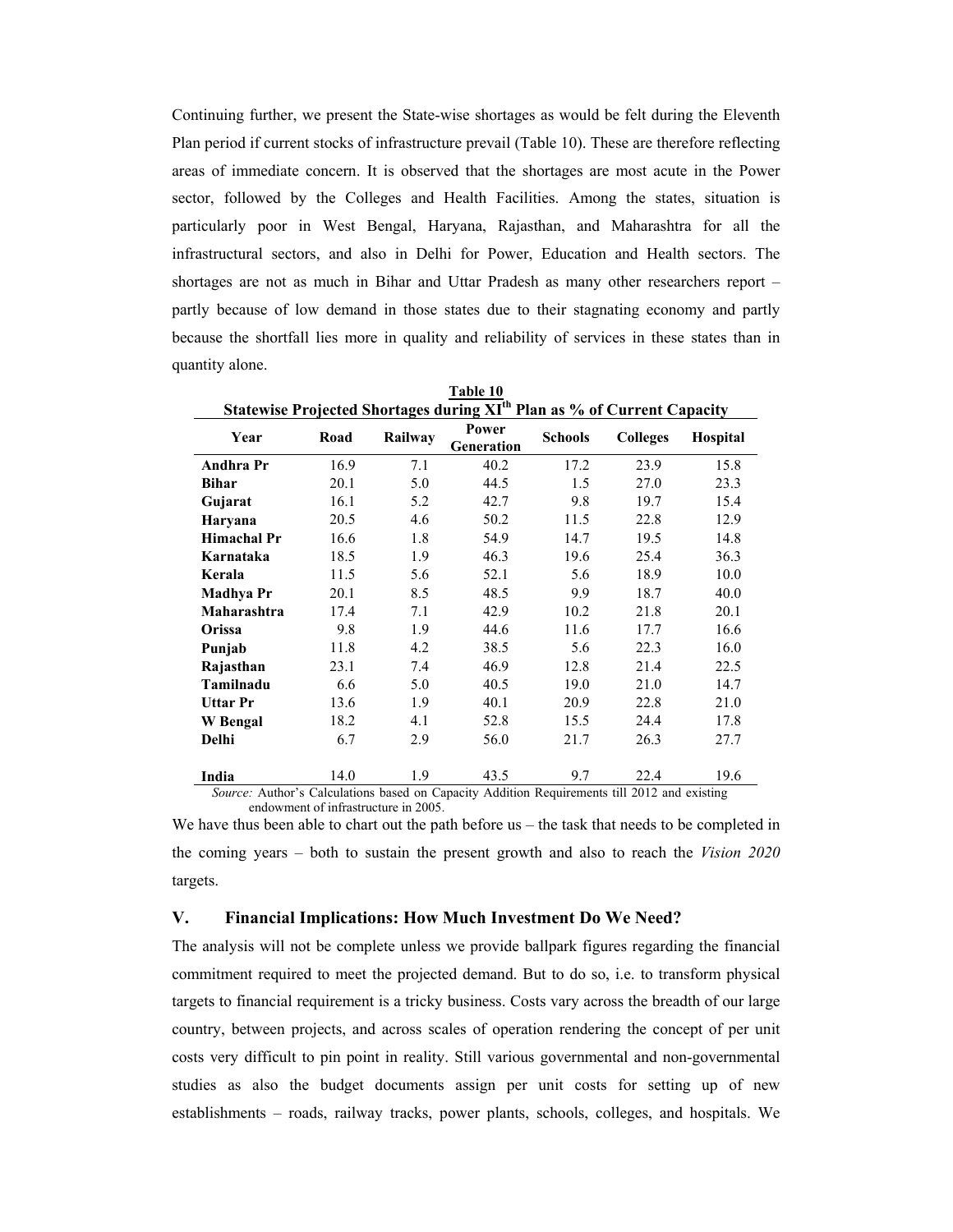scout these studies and arrive at representative Best Practice Average Costs for the infrastructural facilities.<sup>3</sup> The cost per KM of new road is a weighted average of costs for constructing a 4-Lane National Highway, 2-Lane State Highway, and Standard single lane surfaced road and associated maintenance costs. Railway construction costs reflect both construction of new railroad and signalling etc for it. Costs of additional Power Generating Capacity include per Megawatt capacity addition cost and costs of associated Transmission and Distribution Network. Costs for a new school is average of costs per school under DPEP, SSA, and Dept of Secondary Education. Investment required for a new College is taken from Demand for Grants of the Ministry of Human Resource Development. For costs of setting up a new Hospital/ Dispensary, we have used the CEHAT study on Health Budget in India (CEHAT, 2006). They have talked of four types of institutions – Primary Health Centres, Rural Hospitals, Urban Hospitals, and Tertiary Hospitals. Costs for each of them are averaged using suitable weights to reflect the numbers of each required arriving at costs per hospital.

| <u>FINANCIAL HIIDIICAUONS OF CAPACITY AUGULION REQUIPEMENT QUITII&amp; 2007-2020 (RS DIMON)</u> |       |         |                            |                |                 |                 |              |                      |  |  |  |  |
|-------------------------------------------------------------------------------------------------|-------|---------|----------------------------|----------------|-----------------|-----------------|--------------|----------------------|--|--|--|--|
| Year                                                                                            | Road  | Railway | Power<br><b>Generation</b> | <b>Schools</b> | <b>Colleges</b> | <b>Hospital</b> | <b>Total</b> | $Avg\%$ of<br>GDP pa |  |  |  |  |
| Scenario I: Instrumental Indicators Growing at Long Run Trend Rate – BAUS                       |       |         |                            |                |                 |                 |              |                      |  |  |  |  |
| 2007-12                                                                                         | 17472 | 76      | 6920                       | 99             | 5               | 386             | 24958        | 8.1                  |  |  |  |  |
| 2012-20                                                                                         | 22704 | 97      | 10238                      | 176            | 3               | 338             | 33554        | 5.0                  |  |  |  |  |
| 2007-20                                                                                         | 40175 | 172     | 17157                      | 275            | 9               | 724             | 58512        | 6.0                  |  |  |  |  |
| Scenario II: Instrumental Indicators Growing at Rates matching with Vision 2020 Targets – BCS   |       |         |                            |                |                 |                 |              |                      |  |  |  |  |
| 2007-12                                                                                         | 22622 | 82      | 8478                       | 268            | 6               | 467             | 31923        | 9.6                  |  |  |  |  |
| 2012-20                                                                                         | 25617 | 55      | 11827                      | 423            | 5               | 802             | 38730        | 4.8                  |  |  |  |  |
| 2007-20                                                                                         | 48239 | 138     | 20305                      | 691            | 11              | 1269            | 70653        | 6.2                  |  |  |  |  |

Table 11 Eingnaigh Implications of Com dition Requirement during 2007-2020 (Rs Rillion)

Note: Cost calculations are as explained in text.

Source: Author's Calculations based on Capacity Addition Requirements from Table 10.08 and Cost per unit.

The results are depicted in Table 11. The figures that come out are really stupendous  $-$  we need to invest in the five selected areas of Roads, Railways, Power, Education and Health anything between 58500 to 70500 Billion Rupees at current prices over the 2007-2020 period if we are to continue with our present growth rates (at the lower end) or reach the Vision 2020 targets (at the higher end). This translates to an investment of about 6 per cent of our GDP for sustaining trend growth and 6.2 per cent of GDP for achieving desired growth, invested consistently over a period of 14 years! And one must be careful to note that these are *only* Capital costs. Costs associated with operation, like Salaries of Staff, Consumables, Administration costs, and costs of inputs linked to functioning and flow of the services have not been included in our estimates – and these latter costs are both quite substantial in magnitude and recurring in nature. Secondly, these services do not operate in airtight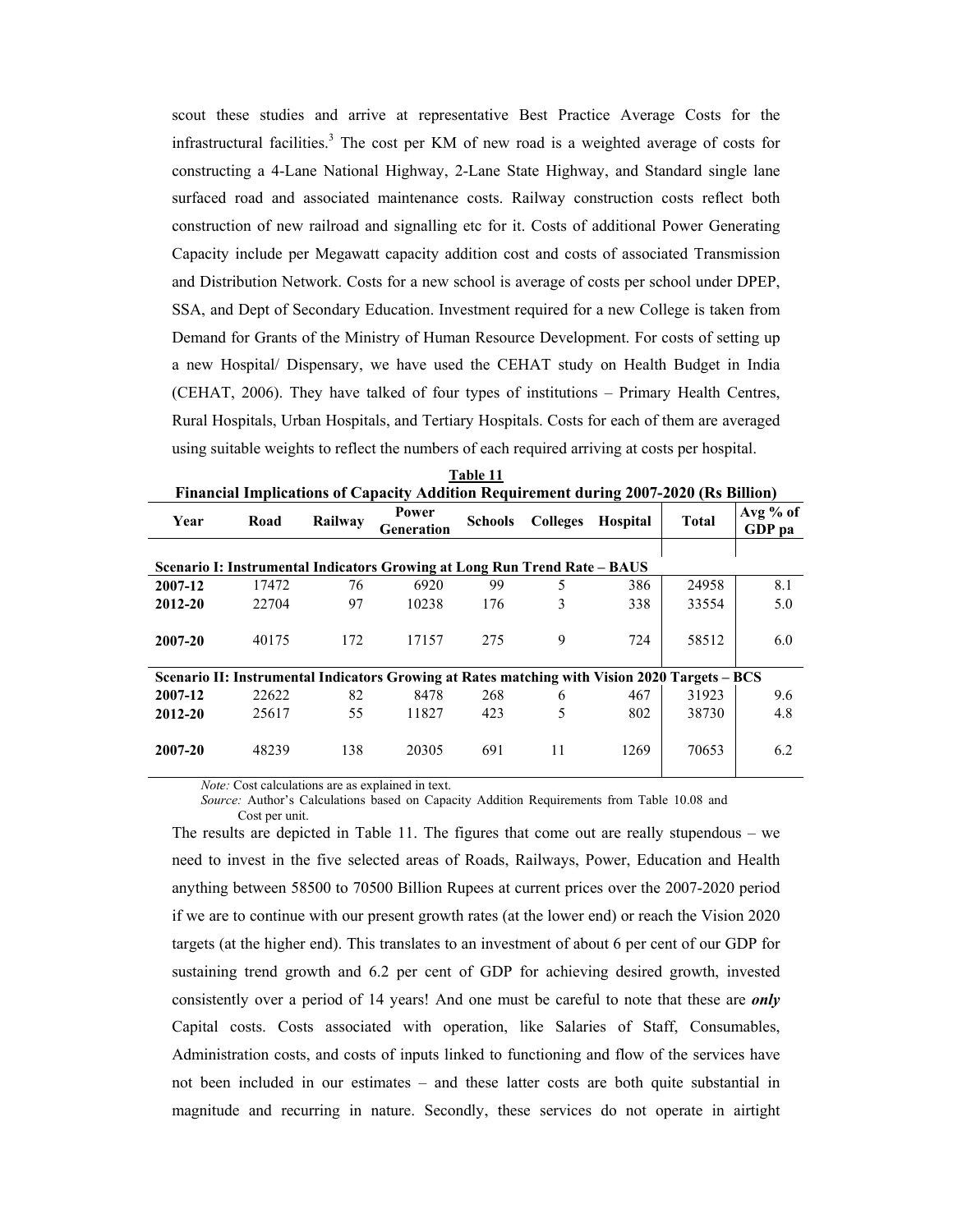compartments - successful running of them require adequate supply from other sectors too. Railway operation needs Power; Power plants and Vehicles need fuel and energy resources; Schools, Colleges and Hospitals need trained manpower and equipment, and so on. Thus the total financial liability for meeting the projected infrastructure demand shall be substantially higher than our figures. If any, these are floor level conservative estimates of onetime capital outlay. Even then, the task appears magnum – both from the physical size and the investment that it calls in for.

### VI. **Conclusion**

We have developed a model to predict future demand for infrastructure, which performs reasonably well for the selected indicators. The projected demand is substantially larger than the present availability and the task becomes harder as not only population will rise in future but the per capita demand would also increase. The Capacity Addition required would call in for huge investment amounting to a Capital outlay of 6-6.2 per cent of GDP for the five selected sectors only. Given that the total plan outlay on the Power, Railways, Roads, Education, and Health sectors during the Eighth and Ninth Plans have been 4.2 per cent and 4.0 per cent respectively; the amount of resource mobilization necessary can be easily anticipated. Moreover, the small increase in private sector financing of infrastructure has not been sufficient to offset the impact of the fall in public sector spending (Briceno-Garmendia) et al. 2004). One possible way to dent into this awesome job is to use a dual strategy. Along with heavy investment in creation of new physical stock of infrastructural facilities, one must also aim at improving the utilization rate and operational efficiency of existing stock. Improving T&D efficiency and PLF of power sector, removing bottlenecks and widening of existing roads, increasing enrolment in schools and colleges, increasing beds and medical personnel in hospitals and dispensaries, and improving the carrying strength of railways would mitigate some of the shortages looming large before the nation. At the end of the day the services that flow out of the stock matters, just as the numbers of taps do not matter unless water comes out of them! Improvement in the operational efficiency will be helpful in doing more with the same stock and postpone the crisis point further. Still, the bottom line of the path ahead reads that either the funds are arranged for and invested in the future, or everything goes on as usual only to find that the road has ended before reaching the destination.

<sup>[</sup>Dr. Rajarshi Majumder is Senior Lecturer at the Department of Economics, University of Burdwan, Golapbag, Burdwan, West Bengal, INDIA. Email: meriju@rediffmail.com]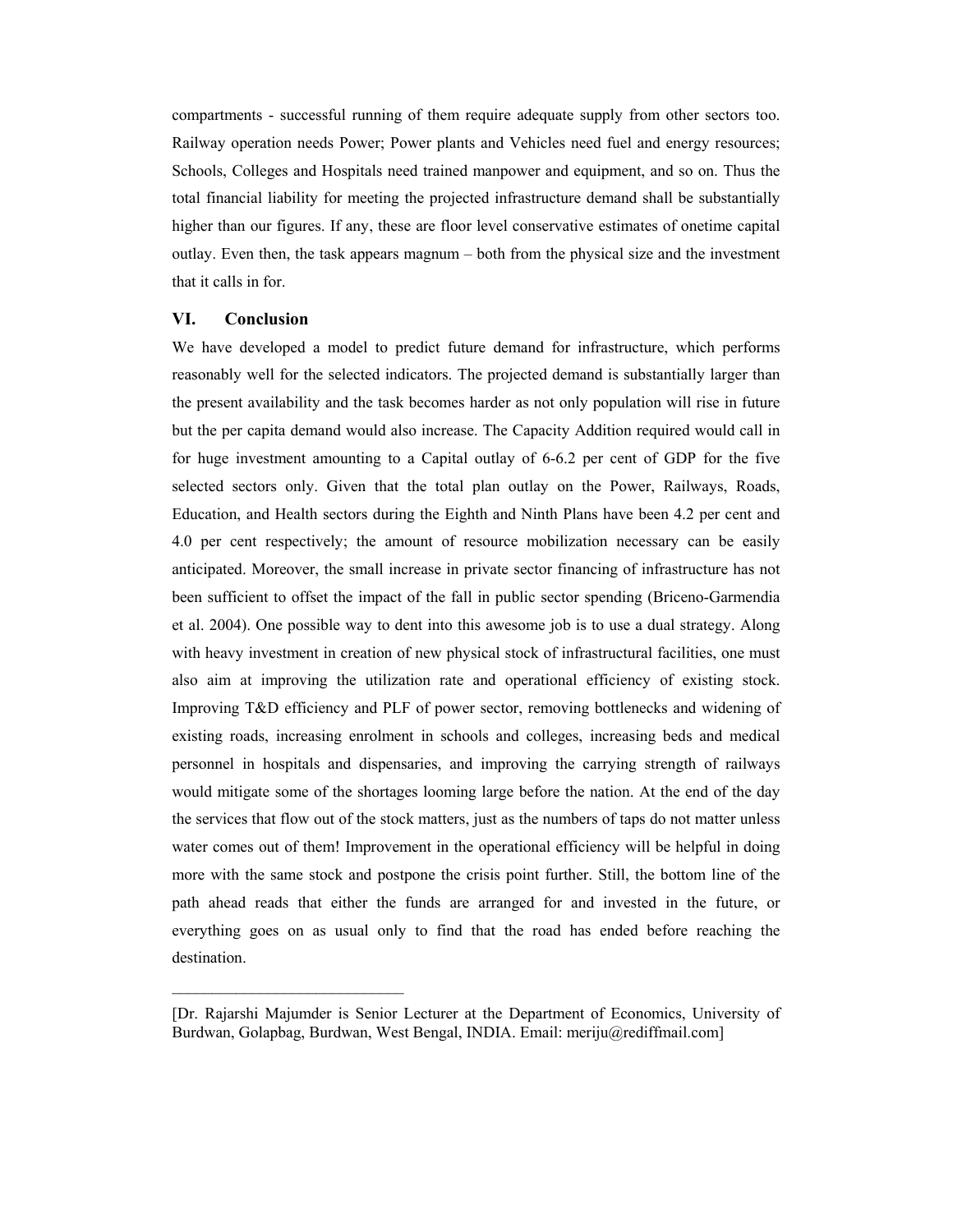### **Notes**

- <sup>1</sup> All facilities except Railway Track Length have been normalised using population. For Railway length we have used area for normalising since spatial density of the network is more important compared to people's accessibility, which is related more to rolling stock of the railways.
- $\overline{2}$ This section substantially follows the methodology used by Fay (1999), with appropriate modifications.
- The reports and documents used for this purpose are Selected Educational Statistics, GOI (for year 2003-04); Investment Opportunities in Infrastructure, GOI (2006); Report of the Committee on India: Vision 2020, GOI (2002); Changing Health Budgets, CEHAT (2006); Highway Sector Financing in India, World Bank (2004, from www.worldbank.org); Indian Electricity Scenario, GOI (2004); Does India Really have a Power Shortage?, India Infoline (2003, from www.indiacore.com); Towards Faster and More Inclusive Growth: An Approach to the 11<sup>th</sup> Five Year Plan, GOI (2006); and, Demand for Grants by the respective Ministries of Health, Human Resource Development, Railways, and Surface Transport, available from www.indiabudget.nic.in

### References

- Amin, Poornima (1990) Infrastructure and Regional Distribution of Small Scale Industries in Gujarat, Asian Economic Review, Vol. 32, No. 3.
- Antle, John M. (1983) Infrastructure and Aggregate Agricultural Productivity : International Evidence, *Economic Development and Cultural Change*, Vol. 31, No. 3, 1983
- Arun Kumar, A. V. and C. Upendranath (1993) Infrastructure Development in India: an Alternative Approach to Measurement, Productivity, Vol. 34, No. 3, 1993
- Aschauer, David A. (1989) Is Public Expenditure Productive?, Journal of Monetary Economics Vol. 23, March, 1989
- Canning, D. and Marianne Fay (1993) The Effect of Transportation Networks on Economic Growth, Columbia University Working Papers, New York, 1993
- Conrad, K. and H. Seitz (1997) Infrastructure Provision and International Market Share Rivalry, Regional Science and Urban Economics, Vol. 27, 1997
- Crihfield, J.B. and M.P.H. Panggabean (1995) Is Public Infrastructure Productive? A Metropolitan Perspective Using New Capital Stock Estimates, Regional Science and Urban Economics, Vol. 25, 1995
- da Silva Costa, J., R.W. Ellson and R.C. Martin (1987) Public Capital Regional Output and Development: Some Empirical Evidence, Journal of Regional Science, Vol. 27, No. 3, 1987
- Dadibhavi, R.V. (1991) Disparities in Social Infrastructural Development in India : 1970-71 to 1984-85, Asian Economic Review, Vol. 33, No. 1, 1991
- Dasgupta, Biplab (1971) Socio-Economic Classification of Districts A Statistical Approach, Economic and Political Weekly, Vol. 6, No. 33.
- Easterly, W. and S. Rebelo (1993) Fiscal Policy and Economic Growth: An Empirical Investigation, *Journal of Monetary Economics*, Vol. 32, No.2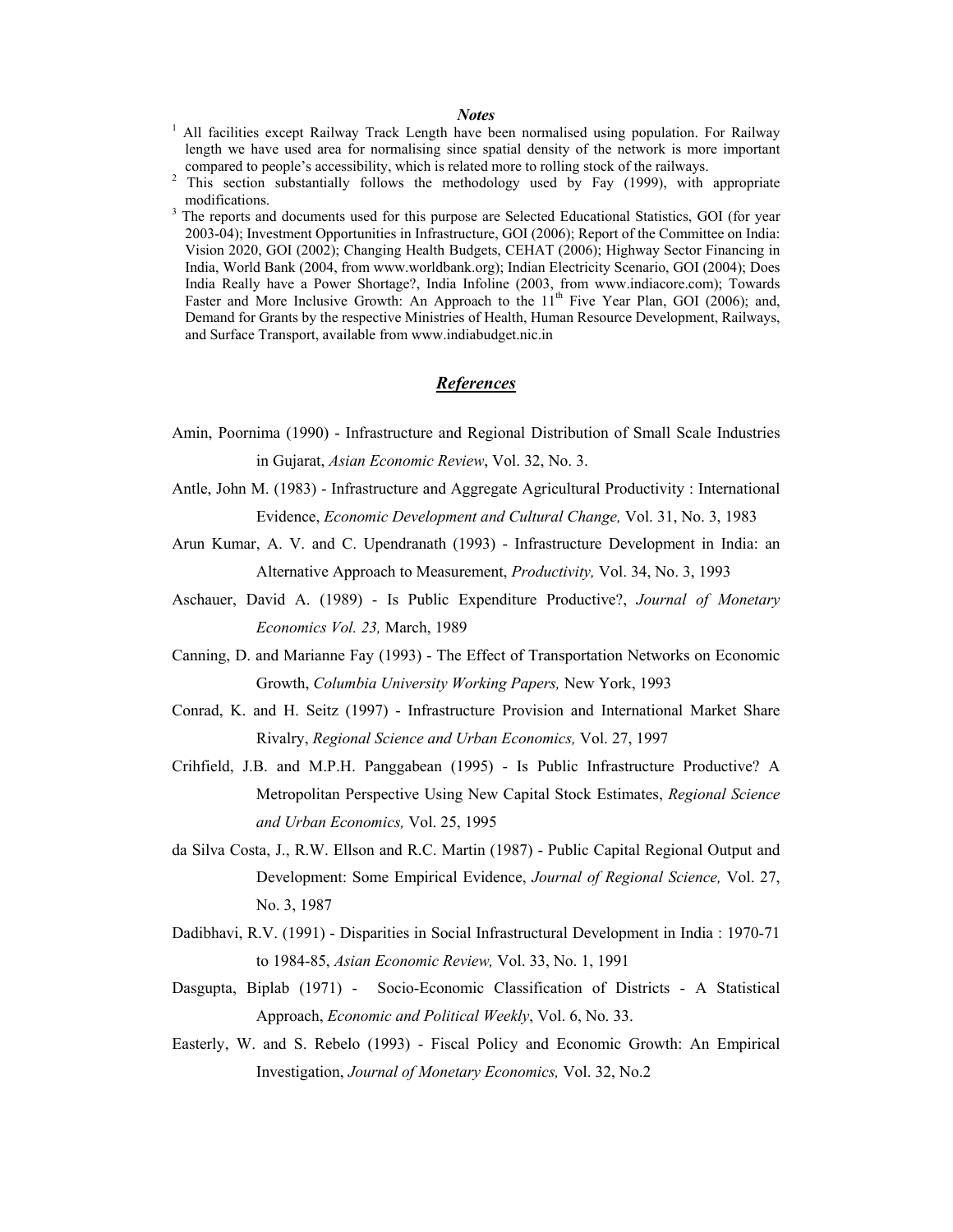- Evans, Paul and G. Karras (1994) Are Government Activities Productive? Evidence from a Panel of US States, Review of Economic and Statistics, Vo1.76, No. 1, February
- Evans, Paul and G. Karras (1994) Is Government Capital Productive? Evidence from a Panel of Seven Countries, Journal of Macroeconomics, Vo1.16, No.2, Spring
- Fay, M. (1999) Financing the Future: Infrastructure Needs in Latin America 2000-05, World Bank Policy Research Working Paper No. 2545, World Bank (available from http://econ.worldbank.org/resource.php)
- Garcia, Mila (1992) The Contribution of Publicly Provided Inputs to States' Economies, Regional Science and Urban Economics, Vol. 22, No. 2
- Gayithri, K. (1997) Role of Infrastructure in the Industrial Development of Karnataka: A District Level Analysis, Arthavijnana, Vol. 39, No. 2.
- Ghosh, B. and P. De (1998) Role of Infrastructure in Regional Development A Study over the Plan Period, *Economic and Political Weekly*, Vol. 33, No. 47-48.
- Gulati, S.C. (1977) Dimensions of Inter-District Disparities, *Indian Journal of Regional* Science, Vol. 9, No. 2.
- Hansen, N. (1965) The Structure and Determinants of Local Public Investment Expenditure, Review of Economics and Statistics (47).
- Hirschman, A. O. (1958) The Strategy of Economic Development, Yale University Press, New Haven.
- Holtz-Eakin, Douglas (1994) Public Sector Capital and Productivity Puzzle, Review of Economics and Statistics Vol. 976, No. 1, February, 1994
- Hulten, C.R. and G.E. Peterson (1984) The Public Capital Stock: Needs Trends and Performances, American Economic Review Vol. 74, May, 1984
- Looney, R. and P. Fredericksen (1981) The Regional Impact of Infrastructure Investment in Mexico, Regional Studies, Vol. 15, No. 4, 1981
- Majumder, R. (2005) Infrastructure and Regional Development: Interlinkages in India, Indian Economic Review, Vol. 40, No. 2, 2005
- Nurkse, R. (1953) Problems of Capital Formation in Underdeveloped Countries, Oxford.
- Pal, M. N. (1975) Regional Disparities in the Level of Development in India, *Indian* Journal of Regional Science, Vol. 7, No. 1.
- Rosenstein-Rodan, P. (1943) Problems of Industrialisation of Eastern and South-Eastern Europe, The Economic Journal.
- Rostow, W. W. (1960) The Stages of Economic Growth A Non Communist Manifesto, Cambridge University Press.
- Shah, Narottam (1970) Overall Summary : Infrastructure for the Indian Economy, in Vadilal Dagli (ed) 'Infrastructure for the Indian Economy', 1970.